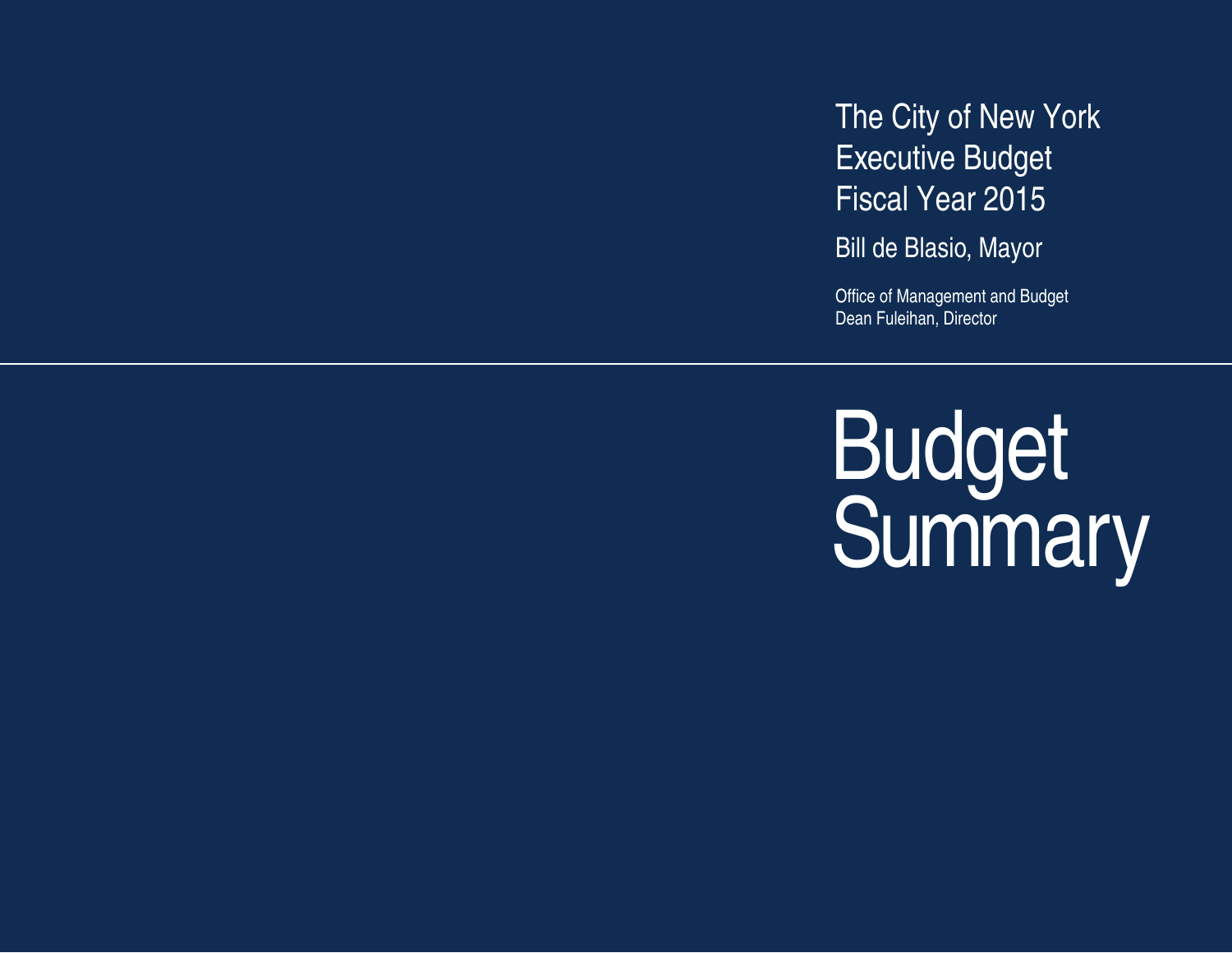# The FY 2015 Executive Budget

The budget builds on the foundation established in the Preliminary Budget and signals a new direction for our city based on the choices and values that have driven this Administration.

- $\mathbf{v}_i^{\bullet}$ This budget is fiscally responsible.
- $\frac{1}{2}$ This budget is **progressive**.
- $\frac{1}{2}$ This budget is **honest**.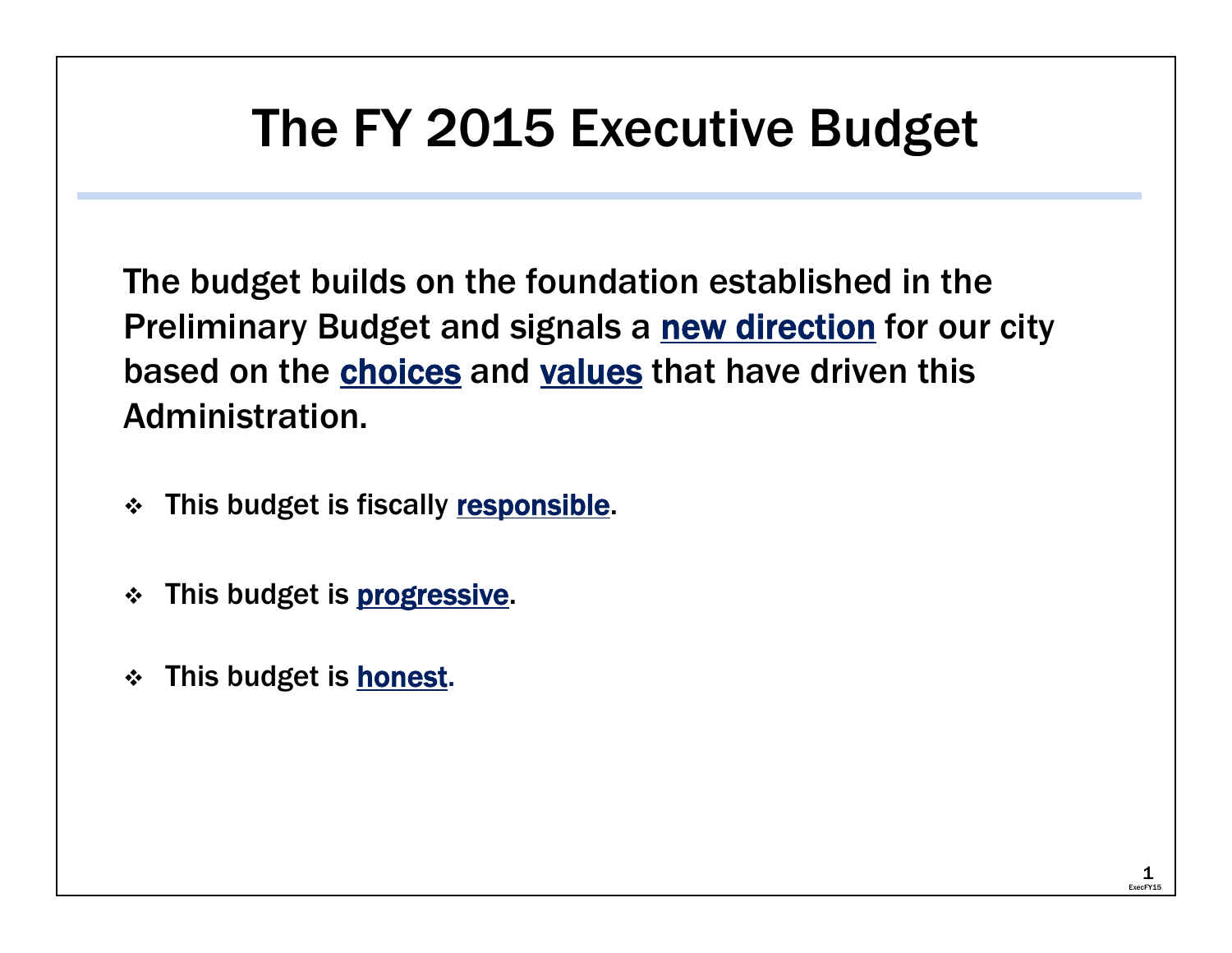## This Budget is **Fiscally Responsible**

Since Day 1, we've identified short and long term risks and a serious structural deficit. This budget makes real progress:

- City and MLC agree to secure health care savings of \$3.4 billion, plus \$1 billion from the health stabilization fund, from FY 2015 – FY 2018. These savings are enforceable by arbitration.
- The Labor Reserve now reflects the UFT pattern of a 10% increase over 7 years.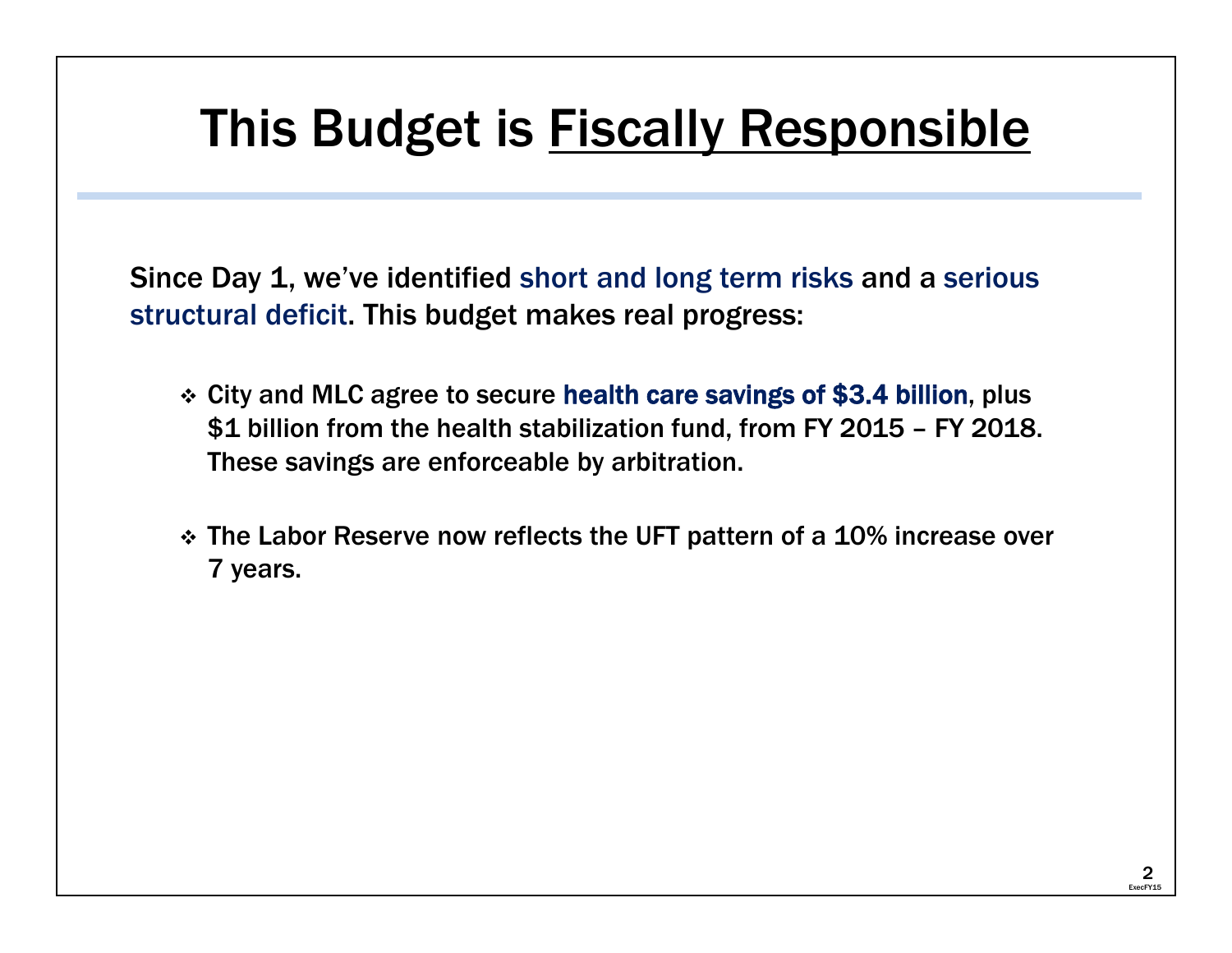# This Budget is **Fiscally Responsible**

The City Secured Critical Commitments from the State and Federal Governments.

#### \* State Funding:

- Universal Pre-K
- Largest school aid increase in years
- > After School Programs
- \* Federal Funding:
	- Medicaid Waiver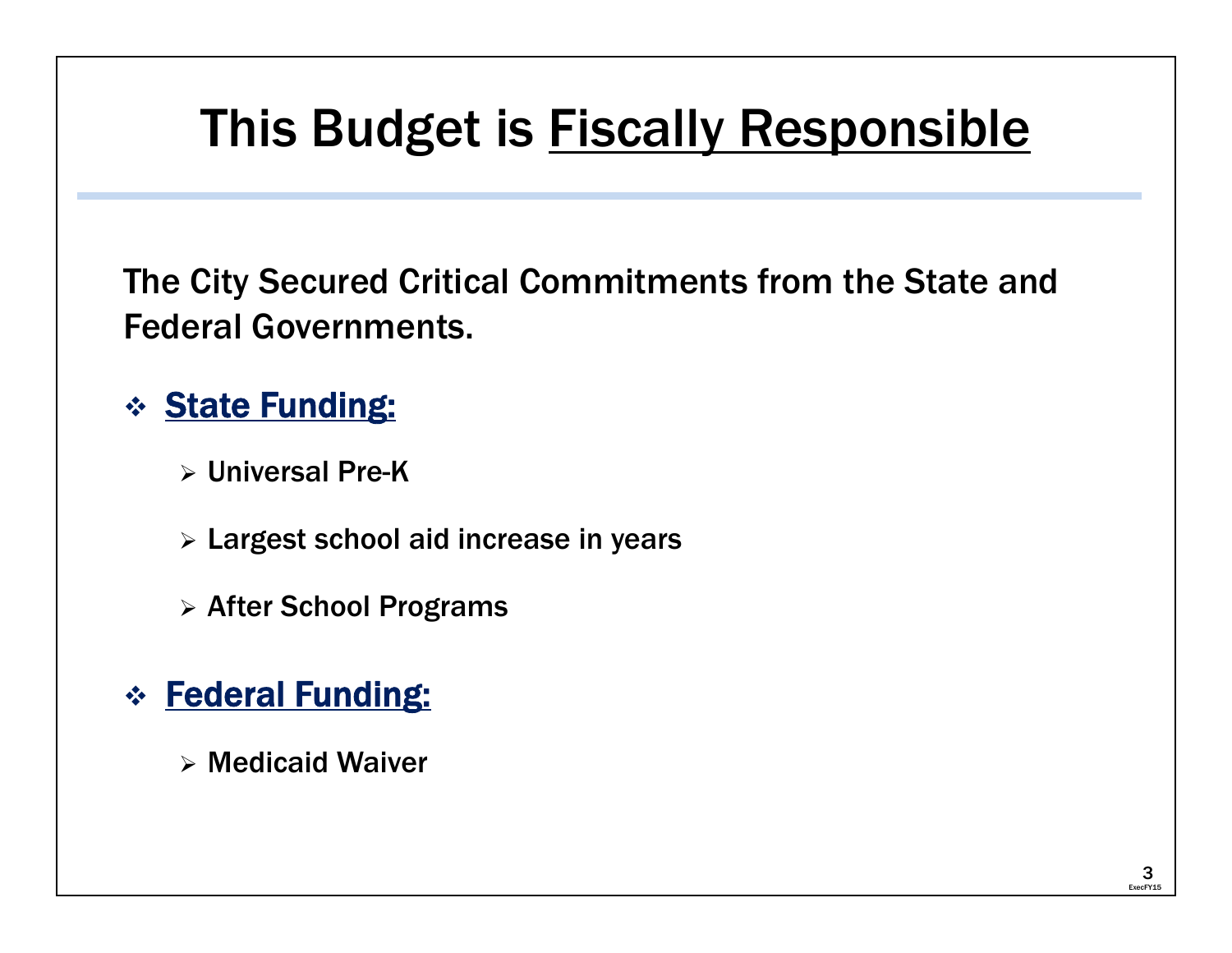## Economic Update

- We're fortunate to have a stronger economy.
- But it's clear that the benefits have not been shared by all New Yorkers.
- While we have addressed many concerns, we still must recognize the risks ahead.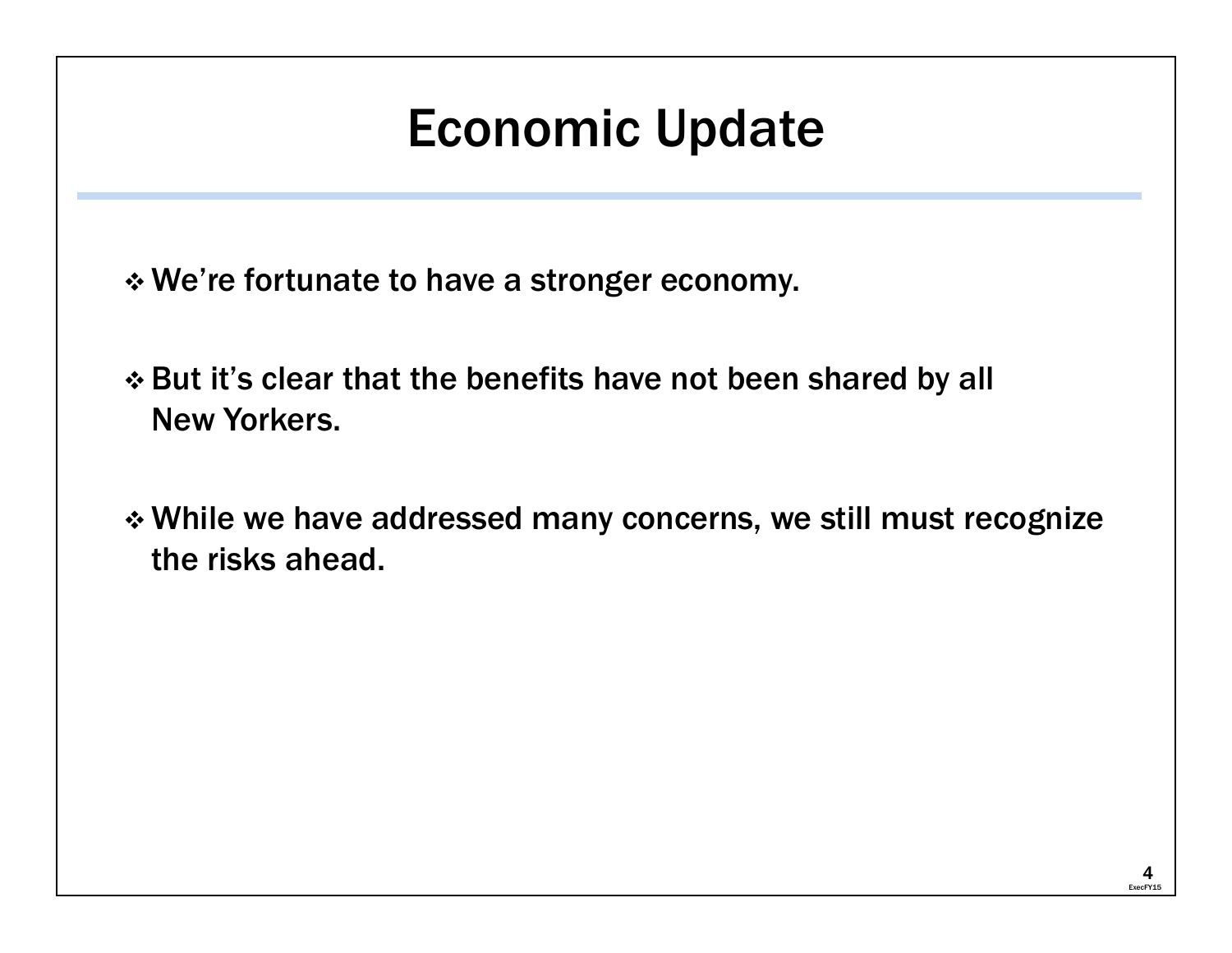#### GDP Growth Will Increase Modestly in 2014, Before Climbing Above Three Percent in 2015 (Consistent with National Consensus Forecasts) 4%Forecast3%2%Percent Change Percent Change 1%0% $(1%)$ (2%) (3%) (4%) 2009 2010 2011 2012 2013 2014f 2015f 2016fCalendar Yearf = forecast

Source: U.S. Bureau of Economic Analysis, U.S. Bureau of Labor Statistics, NYC OMB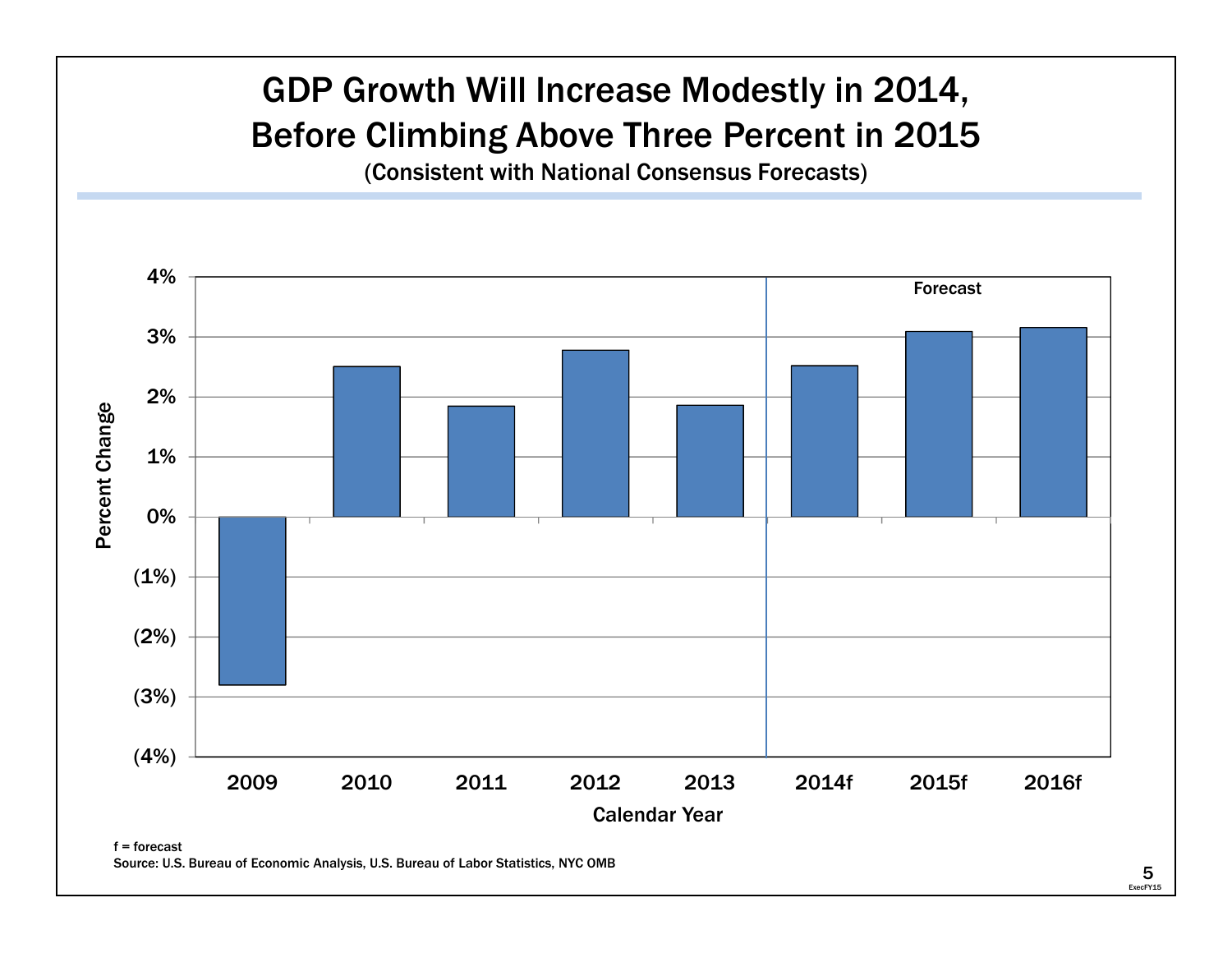### Gross City Product Finally Exceeded Pre-Recession Peak Levels in 2013

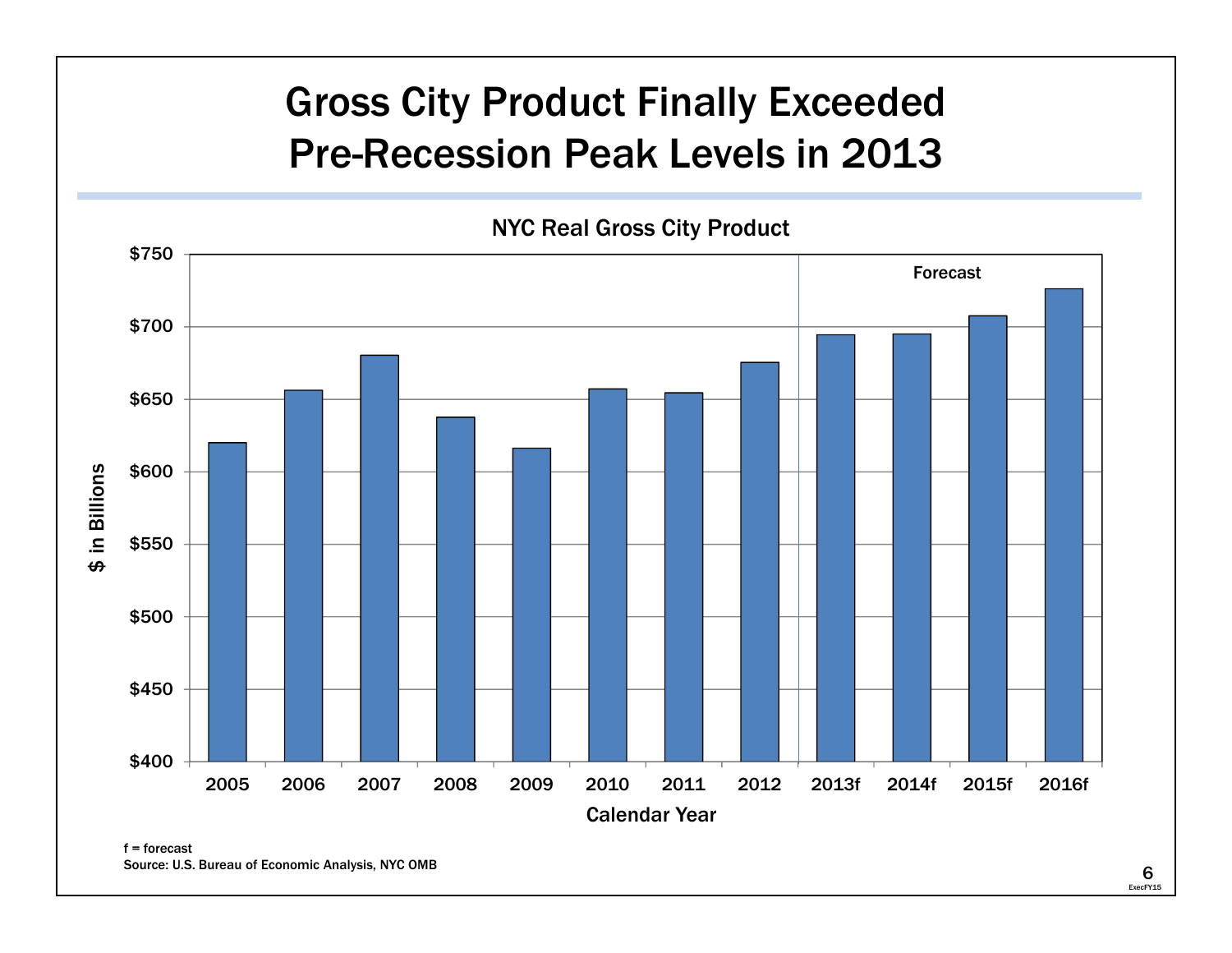### New York City's Job Growth Has Come From a Variety of Industries – But Many Industries are Still Lagging

Change in Employment Level Since Employment Level Trough in August 2009 (2012 Avg. Wage)

|         |                            |                             |                         | Health (\$48,000) | Leisure & Hospitality (\$37,000) |
|---------|----------------------------|-----------------------------|-------------------------|-------------------|----------------------------------|
|         |                            |                             | Retail Trade (\$36,000) |                   |                                  |
|         |                            | <b>Education (\$56,000)</b> |                         |                   |                                  |
|         |                            | Other Services (\$44,000)   |                         |                   |                                  |
|         | Information (\$116,000)    |                             |                         |                   |                                  |
|         | Wholesale Trade (\$88,000) |                             |                         |                   |                                  |
|         | Banking (\$169,000)        |                             |                         |                   |                                  |
|         | Insurance (\$148,000)      |                             |                         |                   |                                  |
|         | Real Estate (\$67,000)     |                             |                         |                   |                                  |
|         | Transportation (\$50,000)  |                             |                         |                   |                                  |
|         | Securities (\$361,000)     |                             |                         |                   |                                  |
|         | Construction (\$72,000)    |                             |                         |                   |                                  |
|         | Manufacturing (\$52,000)   |                             |                         |                   |                                  |
| (5,000) | 15,000                     | 35,000                      | 55,000                  | 75,000            | 95,000                           |
|         |                            |                             | <b>Jobs Growth</b>      |                   |                                  |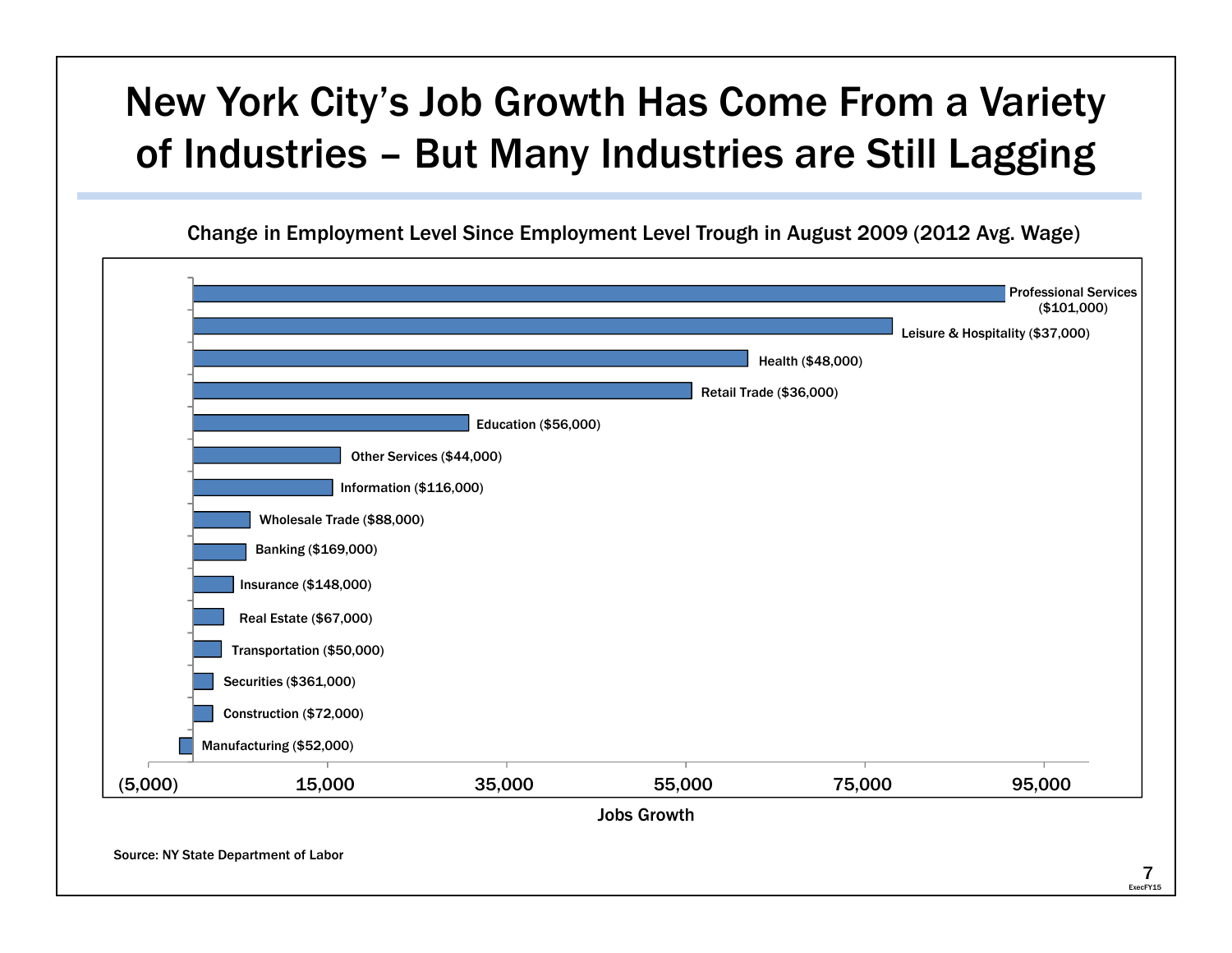## Construction Activity Reflected by Building Permits Remains Below Pre-Recession Levels

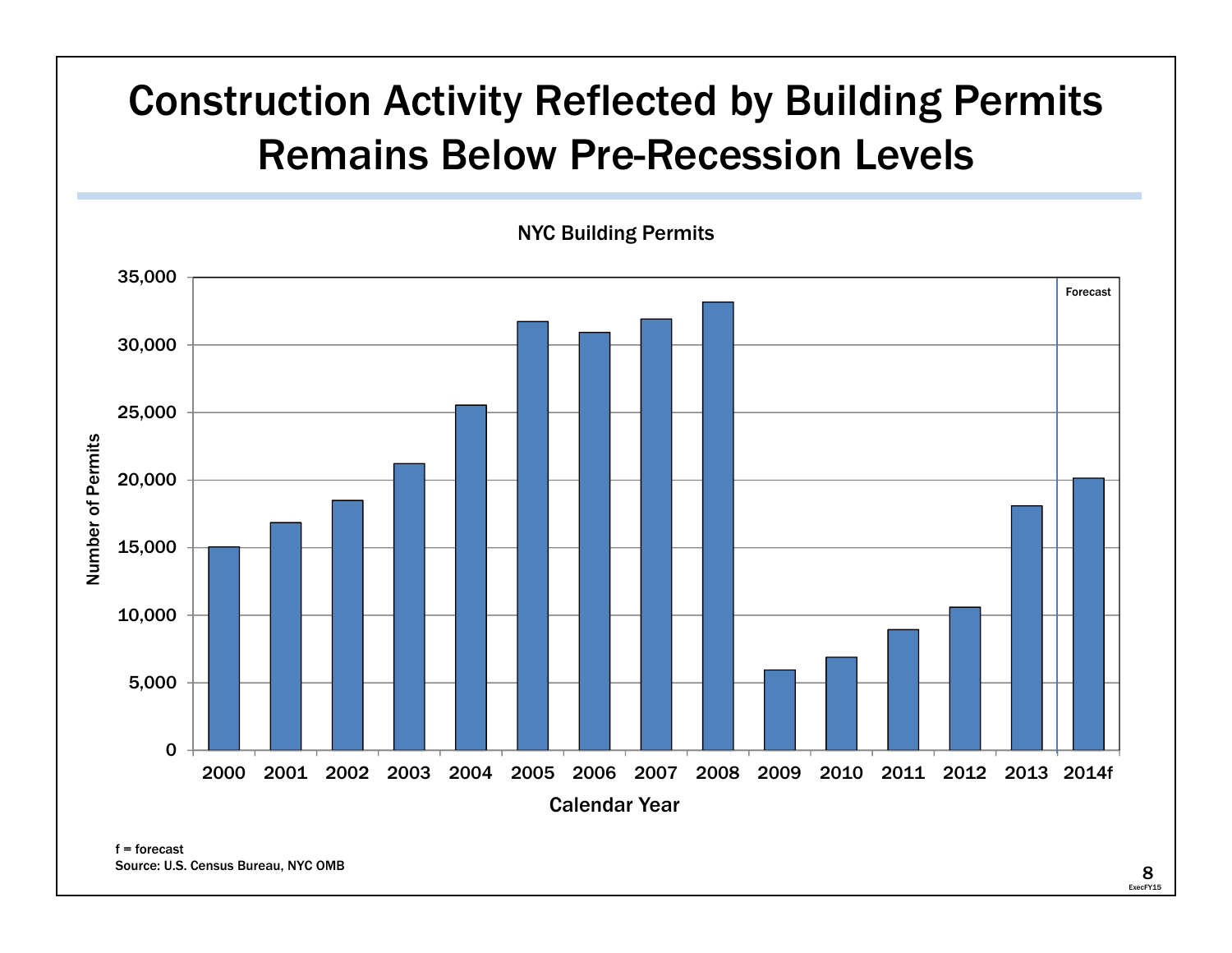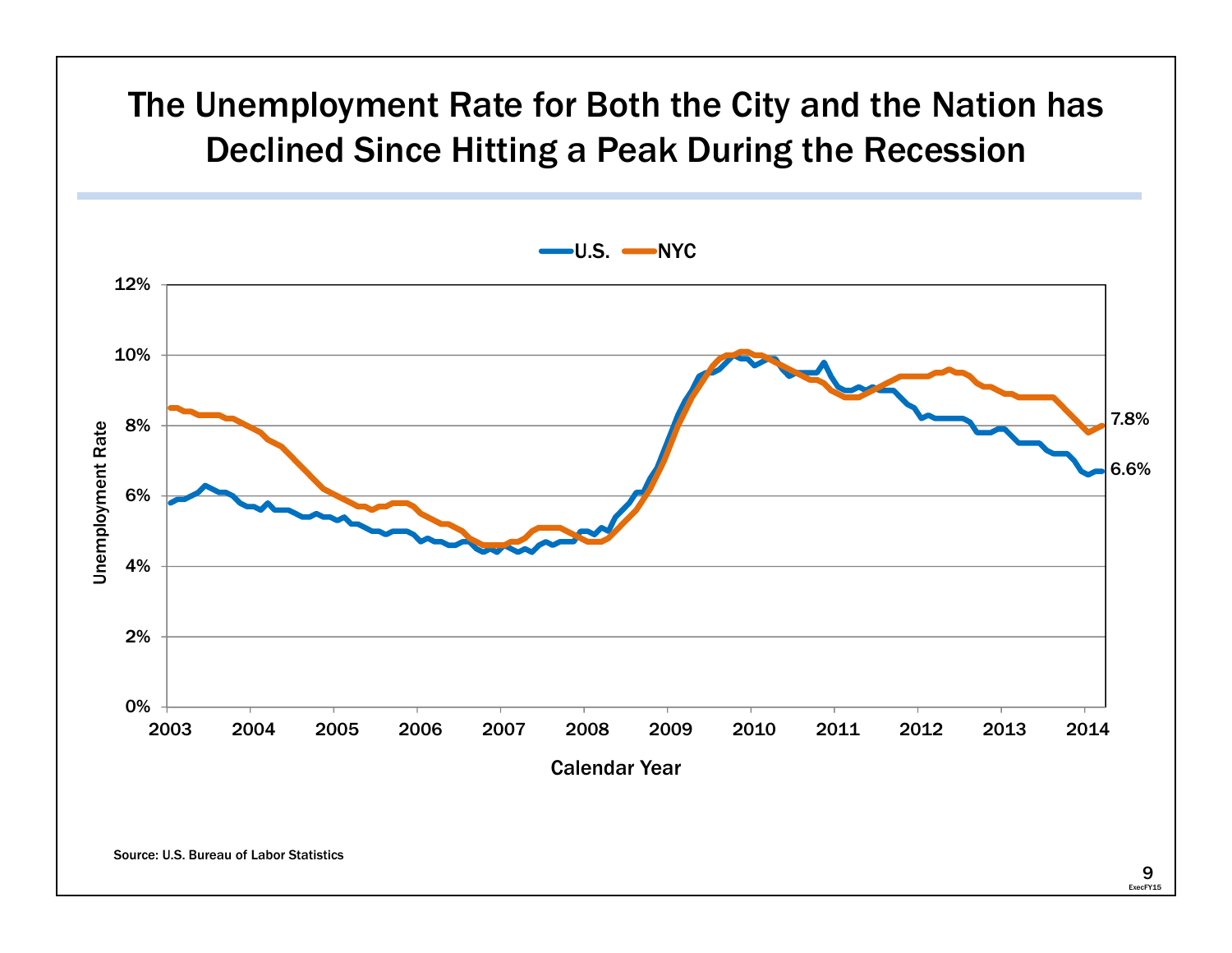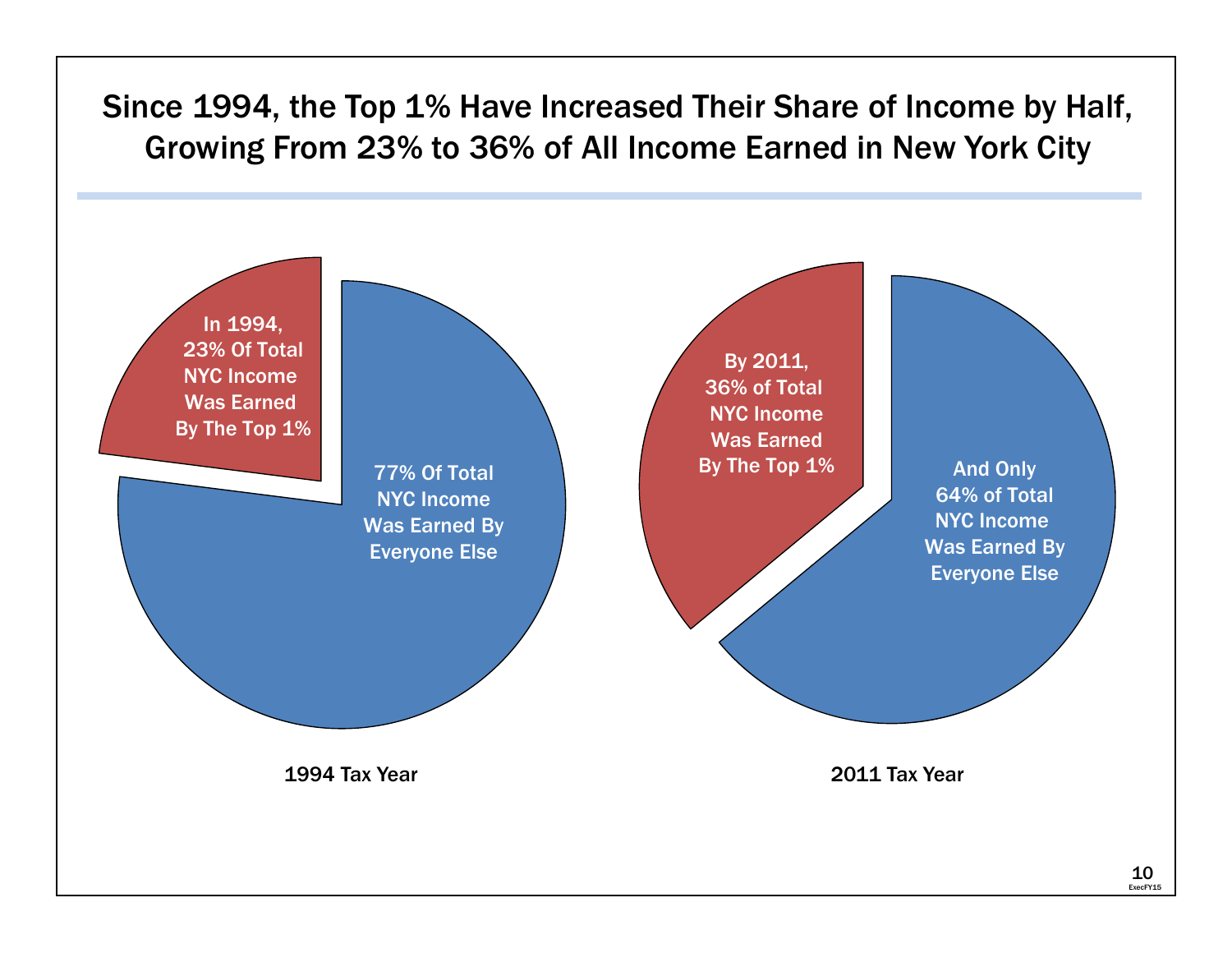

11 11ExecFY15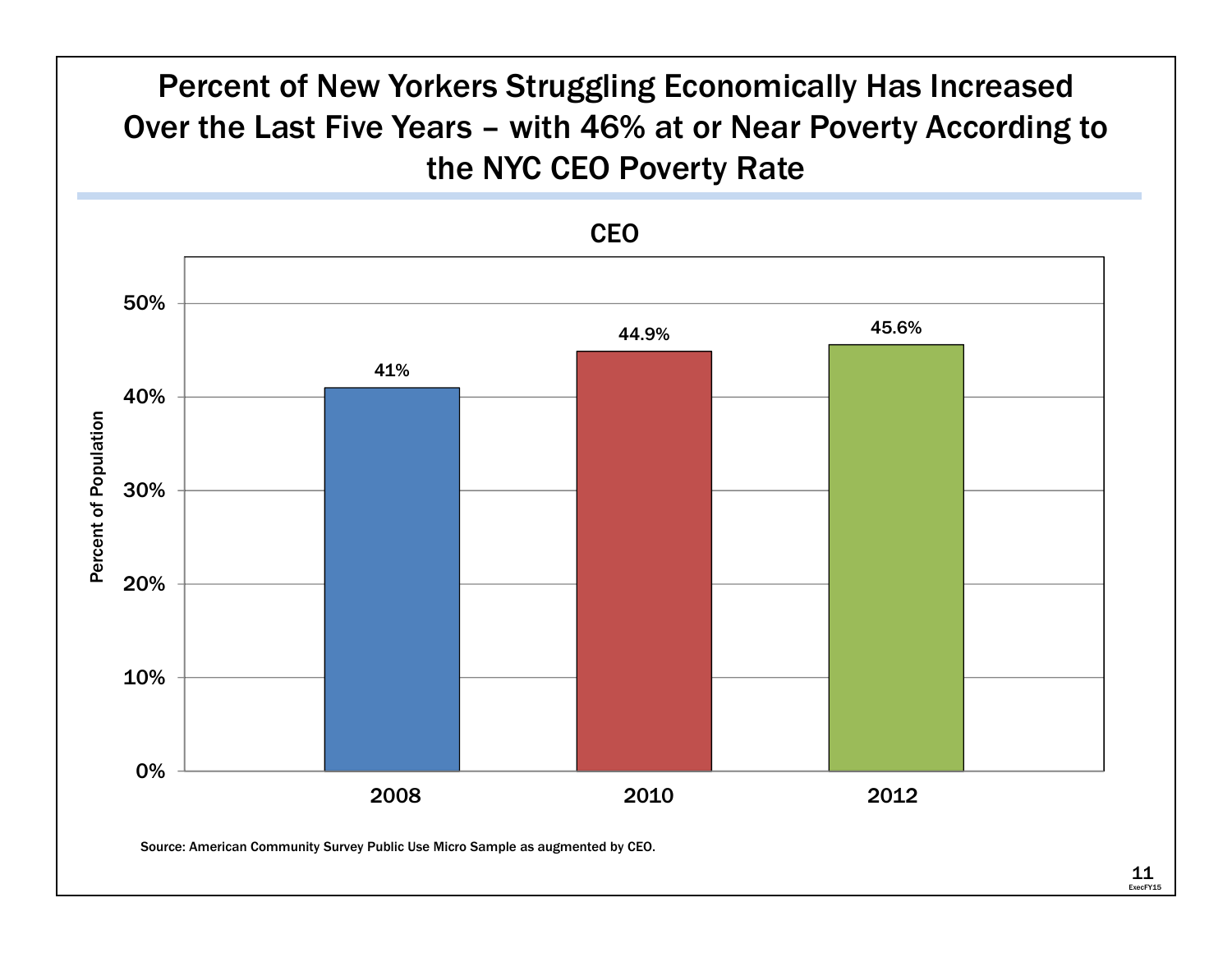## The Current Recovery Has Lasted 58 Months, Matching The Average Length of U.S. Expansions



Source: NBER. Bar represented in red denotes current expansion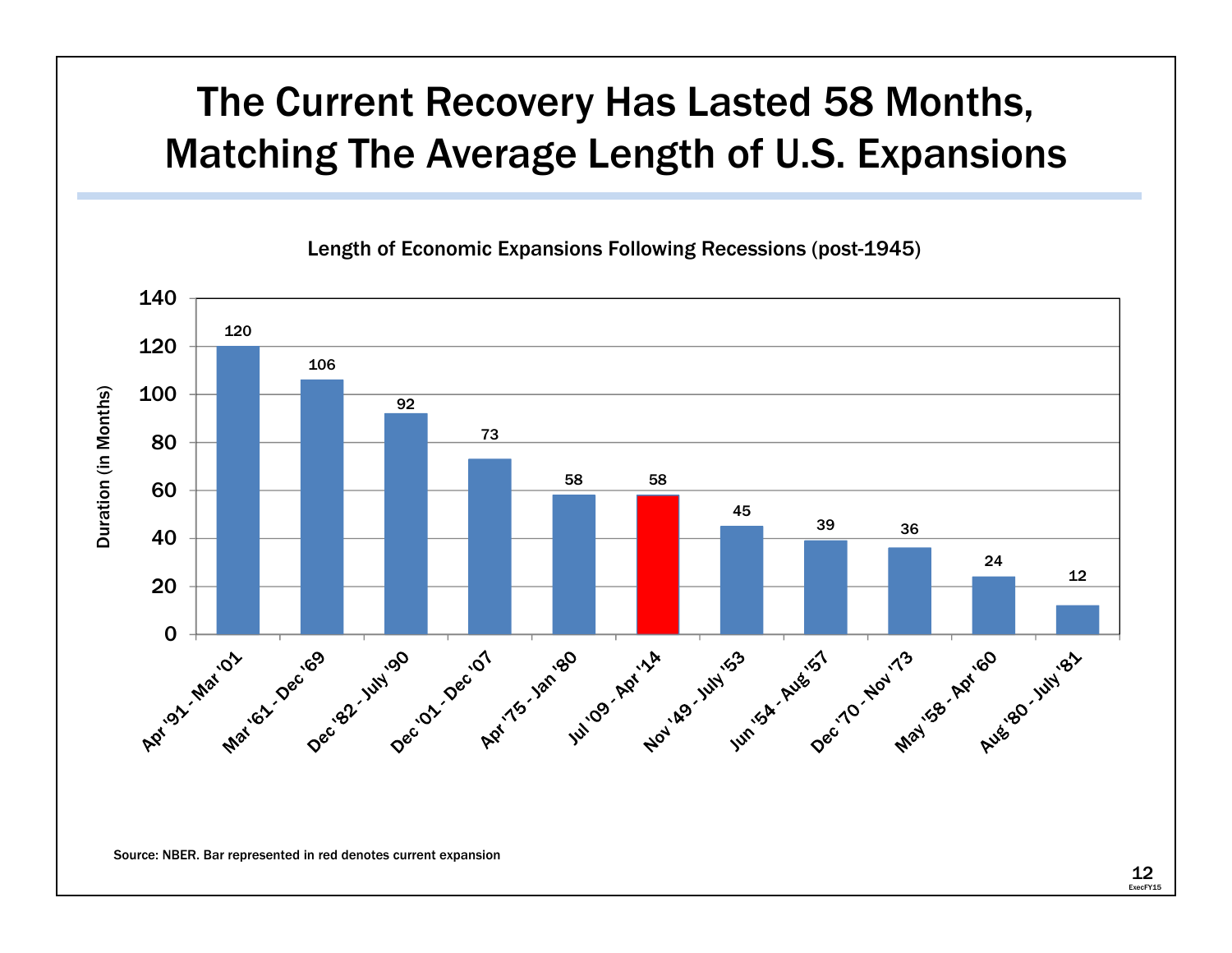## Financial Plan Overview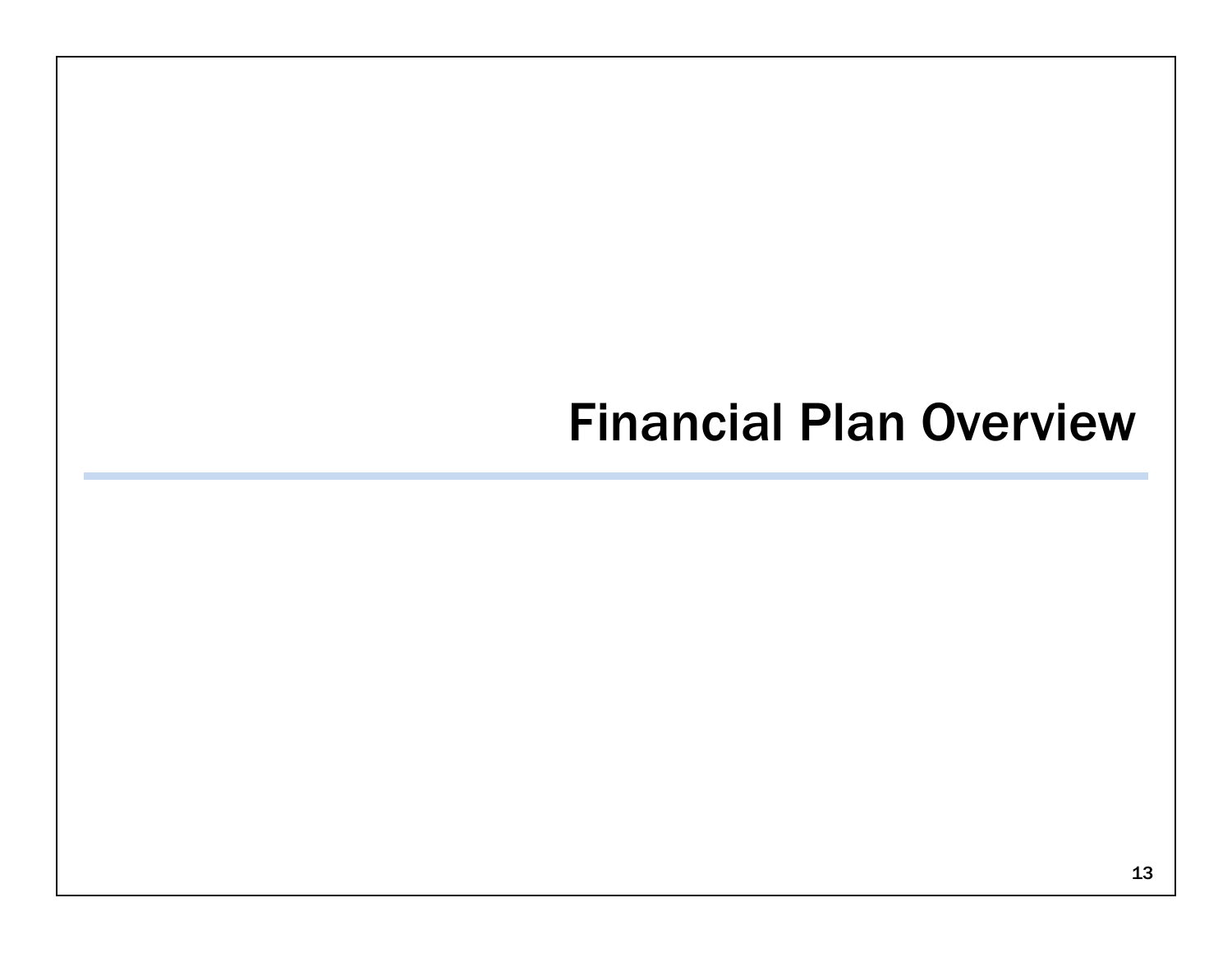#### In a Very Short Period, We Have Addressed Serious Financial and Management Issues That Had Been Ignored – With No Property Tax Increase

#### Executive Budget is balanced for FY 2014 & FY 2015:

- $\div$  Financial Plan estimates now reflect the UFT pattern of a 10% increase over 7 years.
- This removes one of the major Financial Plan uncertainties.

#### Executive Budget, like the Preliminary Budget, realistically acknowledges significant risks:

- Recognizes continued federal uncertainty, including still-unmet Sandy recovery needs and future federal sequestration.
- Even with the Medicaid Waiver and much-needed funds it provides, many local hospitals are still struggling.
- While we're five years into a recovery, economic events out of our control can undermine progress.
- Cautious on revenue growth, as we see consequences of over-estimating revenues in NJ and other places.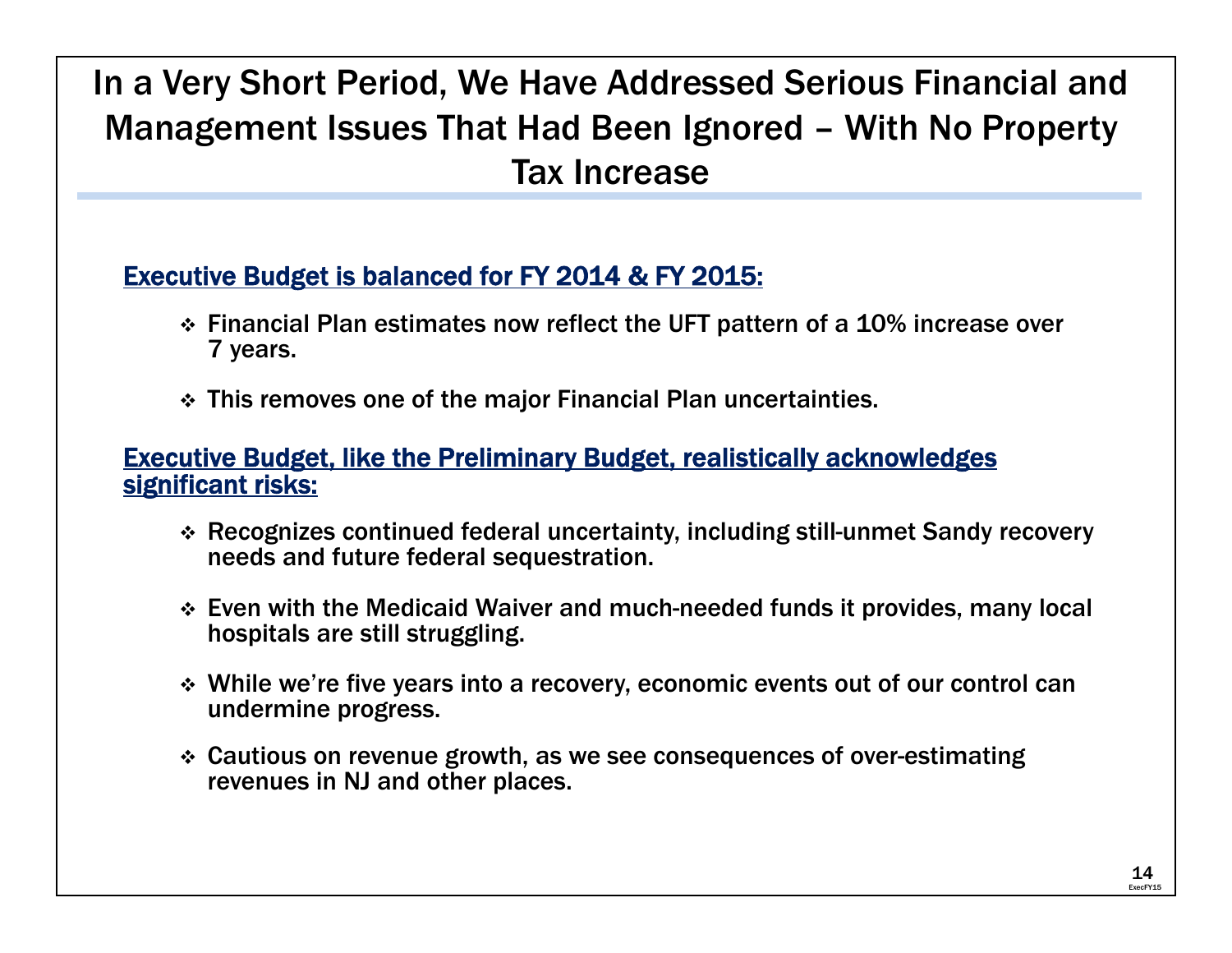

ExecFY15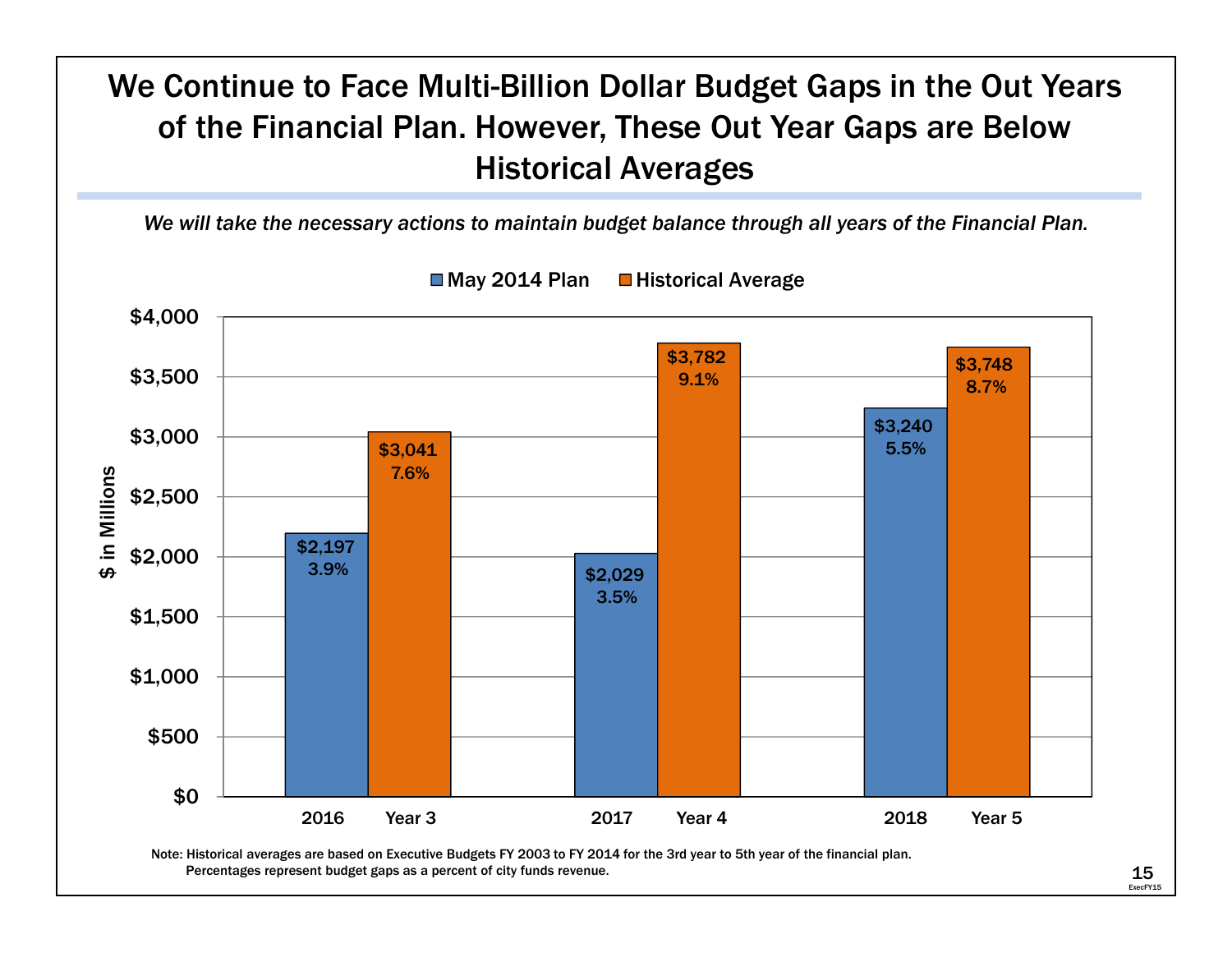## We're Taking Major Steps Toward Addressing New York City's Fiscal Health

- Strengthening our economy by addressing income inequality:
	- $\triangleright$  Providing major education opportunities from pre-K to middle school to college.
	- $\triangleright$  Dramatically expanding affordable housing over next 10 years.
	- $\triangleright$  Increasing and extending paid sick leave for over half a million more New Yorkers.
- Prioritizing our infrastructure and establishing clear and affordable capital commitments.
- Process will continue with every agency ahead of Ten Year Capital Plan in January 2015.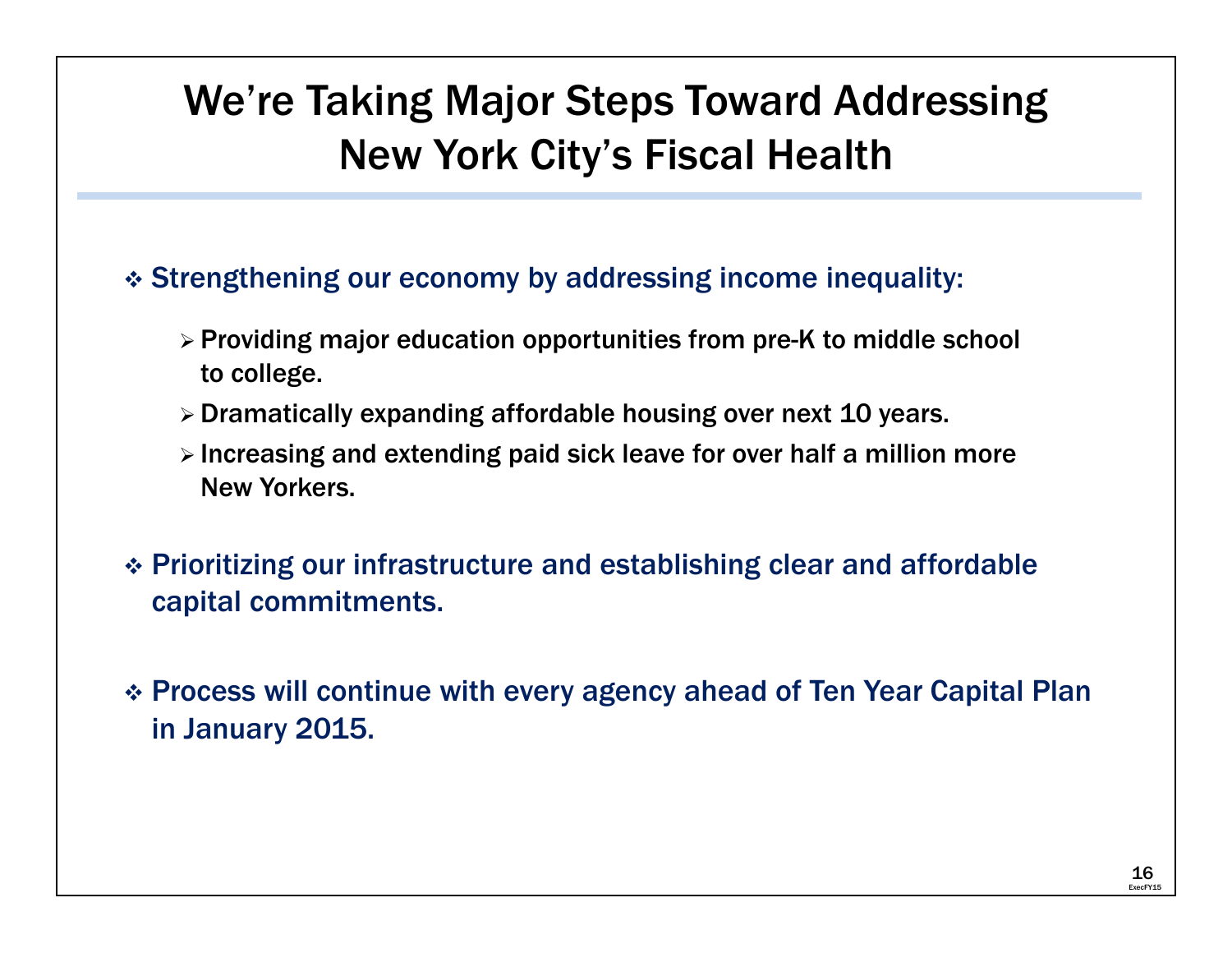# This Budget is **Progressive**

#### Begins to implement an agenda that:

- $\triangleright$  Invests in our Children
- Creates Economic Opportunity
- Dramatically Expands Affordable Housing
- $\triangleright$  Protects the Most Vulnerable
- Makes NYC Safer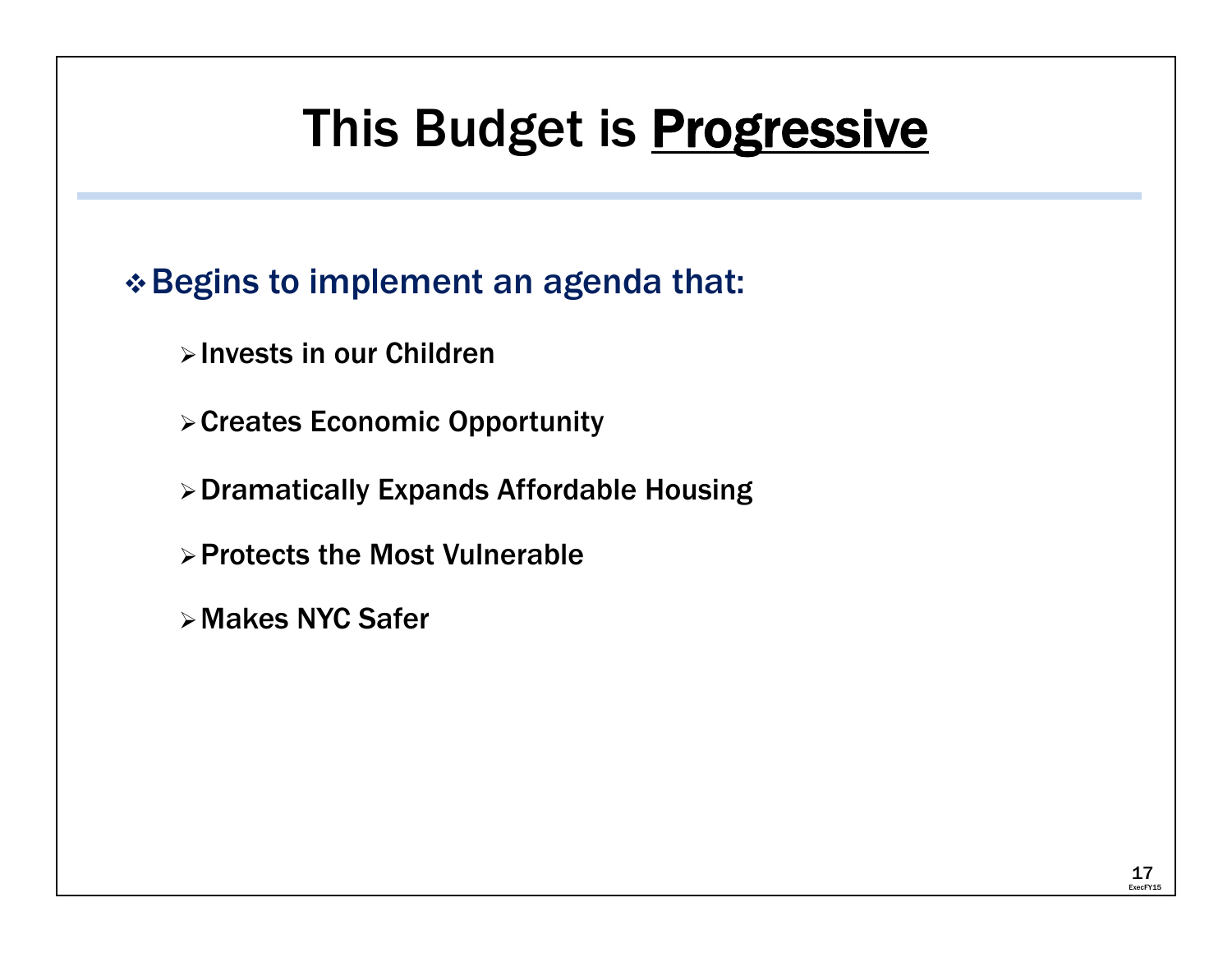## Investing in NYC's Children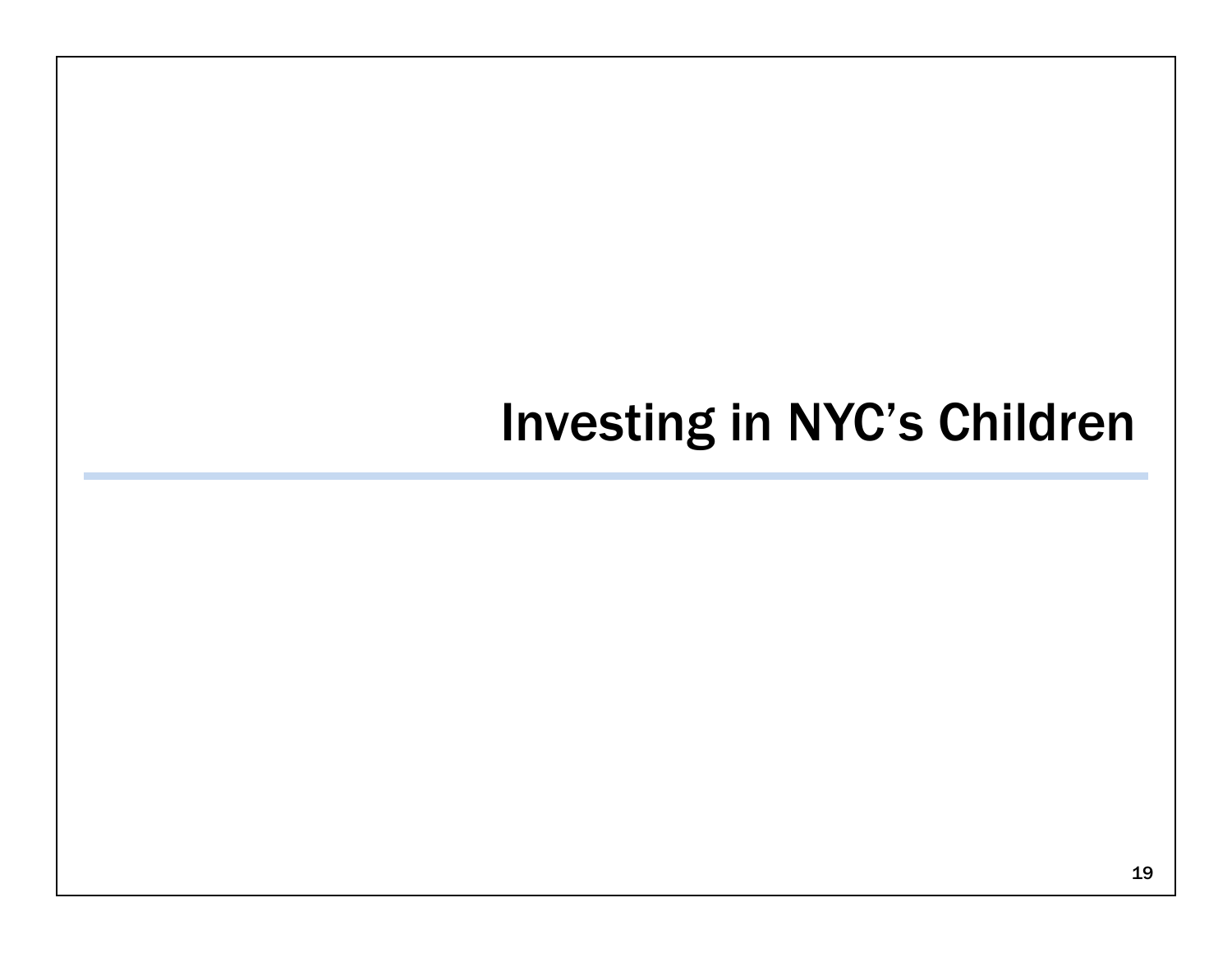# High-Quality Full-Day Universal Pre-K

- \* Investing \$300 million in FY 2015 to fund 53,000 seats; \$340 million in FY 2016 to fund 73,000 seats.
- NYC is building a high-quality full-day universal pre-K program to ensure all four-year-olds are set up for long-term success.
- 6 hours & 20 minutes a day of pre-K instruction, free to families.
- Expectations for instruction focused on providing children with a solid foundation of skills and knowledge.
- Family engagement establishes strong partnerships from the beginning.
- Program data informs ongoing monitoring and improvements.
- Workforce development ensures all pre-K programs have the capacity to provide quality services.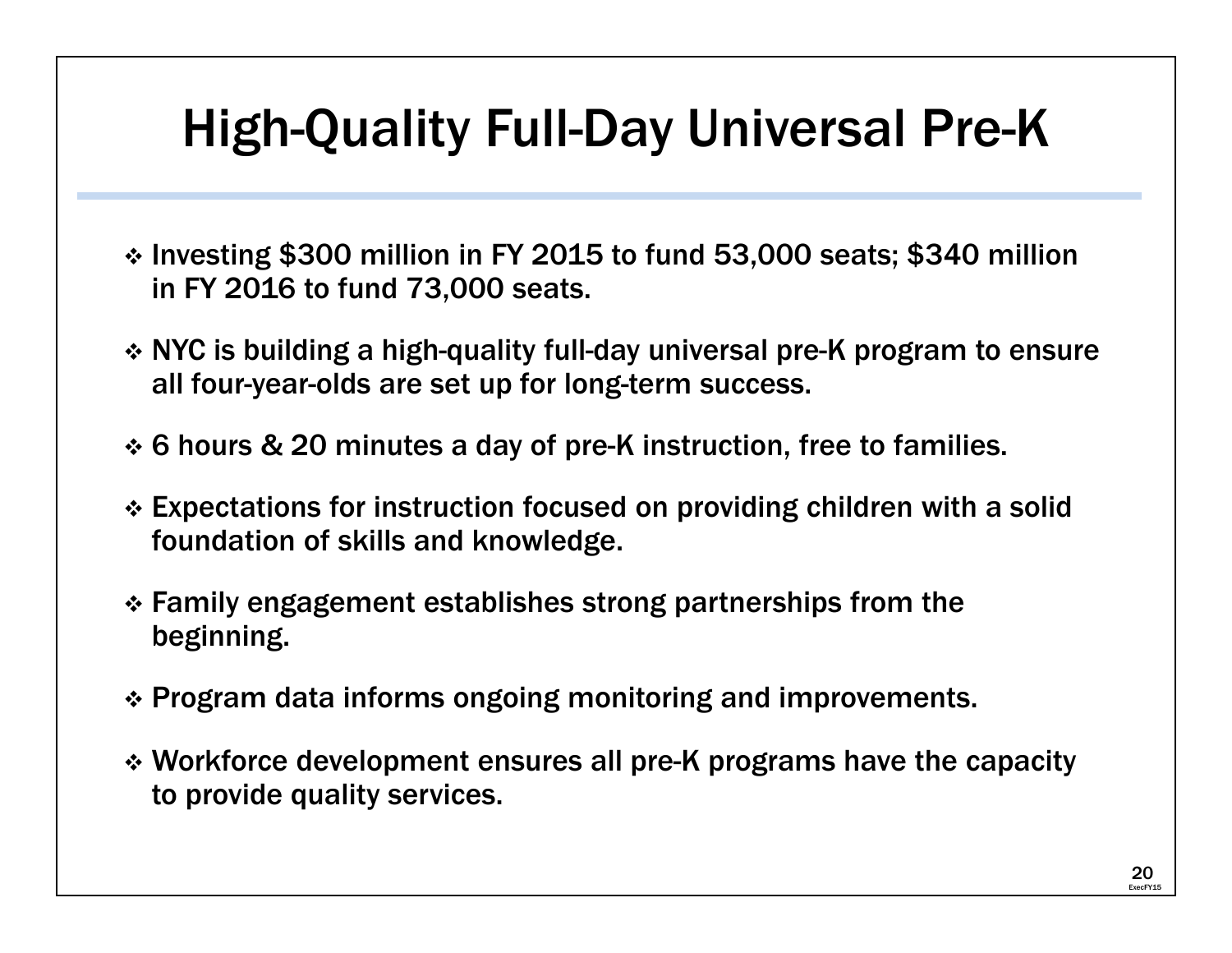# High-Quality Full-Day Universal Pre-K

#### **Seats**

- 36,500 seats already set through enhancements of existing and new spaces.
- Thousands more to be selected by the end of the month.
- Expansion continues to reach target of 53,000 full-day seats.

#### Teachers

- $\bm{\dot{*}}$  1,200 certified teachers have already applied to DOE 53% more than this time last year.
- $\bm{\dot{*}}$  An additional 1,100 applications were received from individuals with elementary certification interested in teaching at a CBO.
- CUNY certification support will certify up to 400 teachers by September 2015.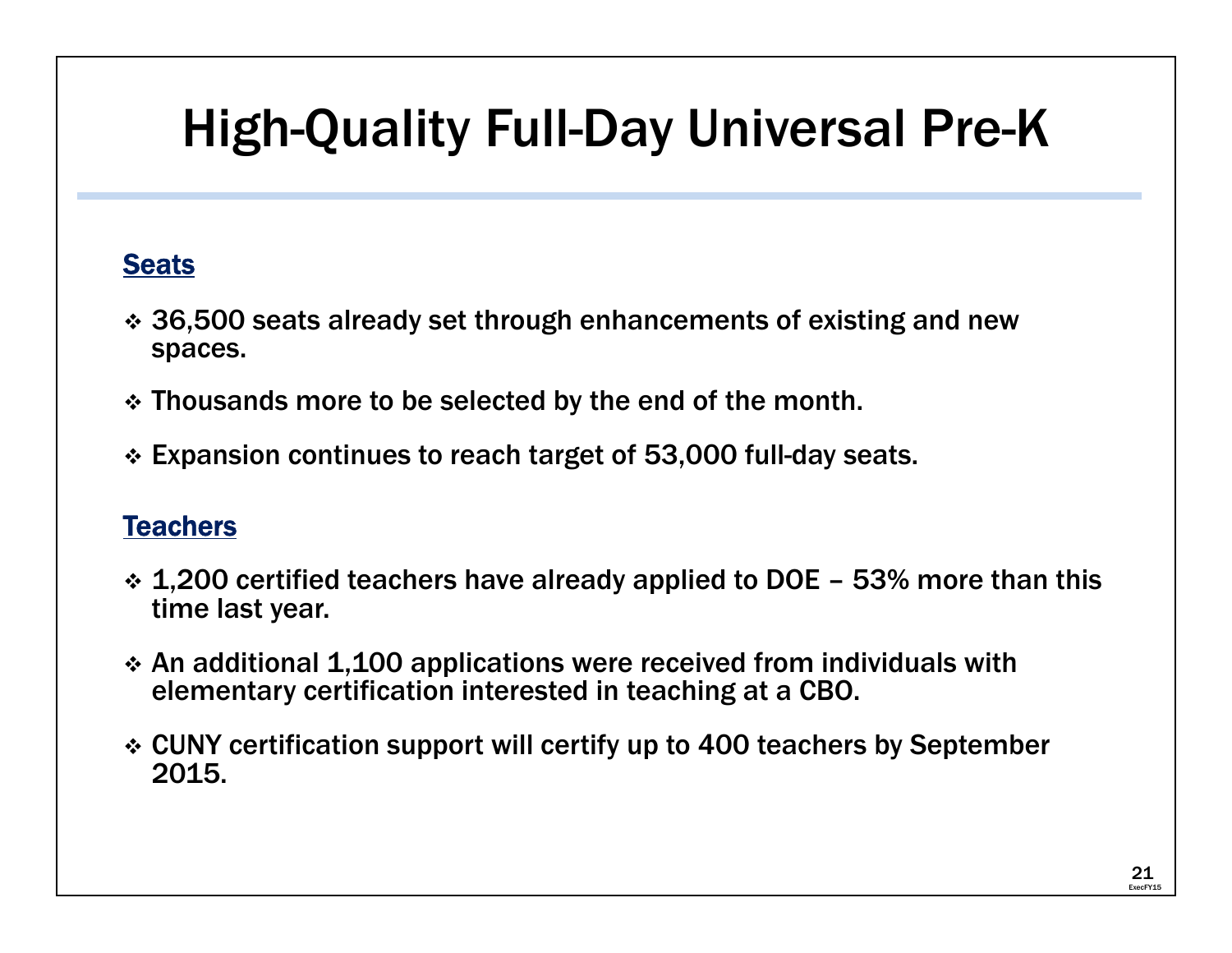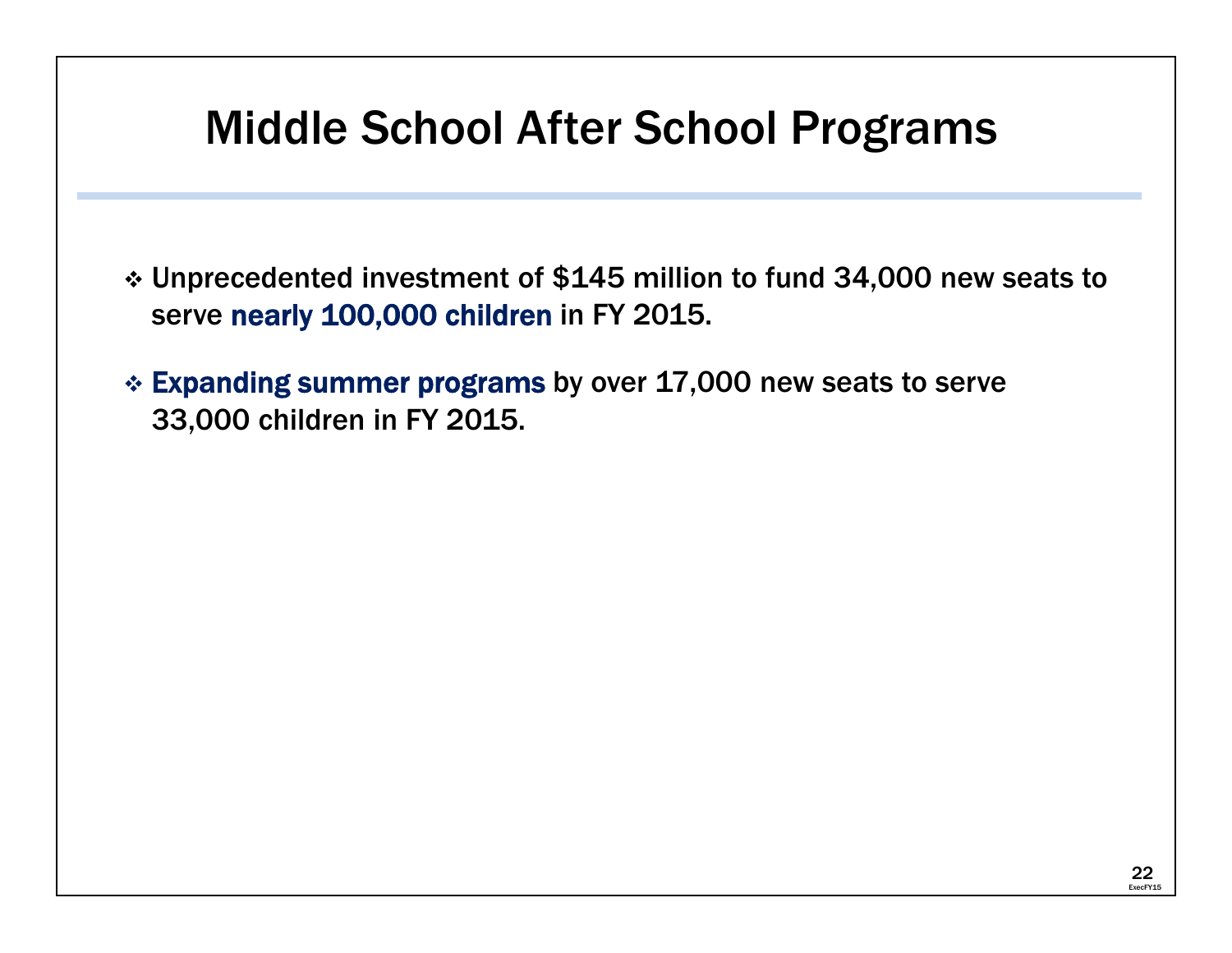## Moves Forward Additional Key Education Priorities

- Reduces overcrowding and use of trailers.
- Expands arts education.
- \* Invests \$20 million in FY 2015 growing to \$50 million in out years - to expand STEM programs at CUNY community colleges for 5,000 students in Year 1.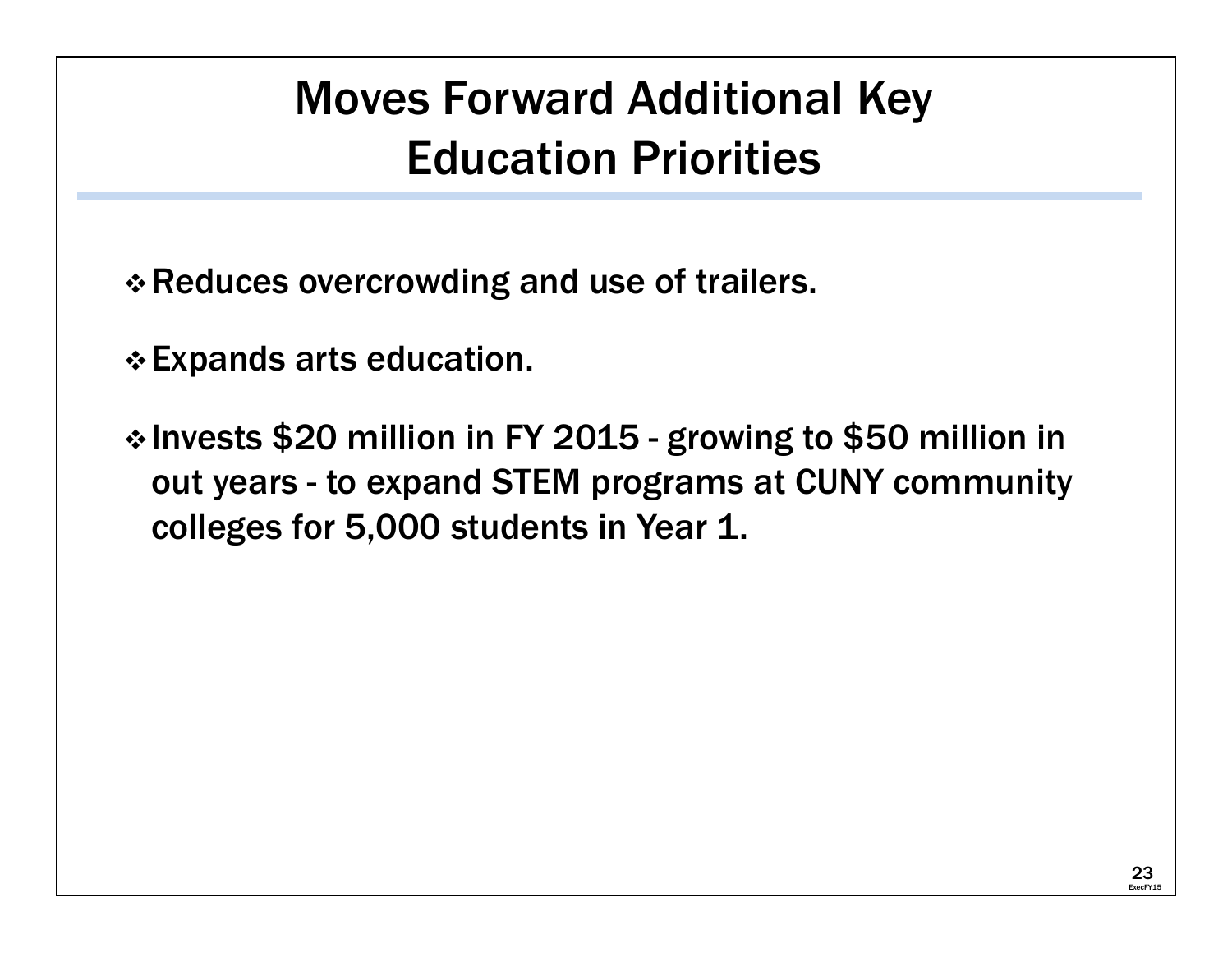## Creates Economic Opportunity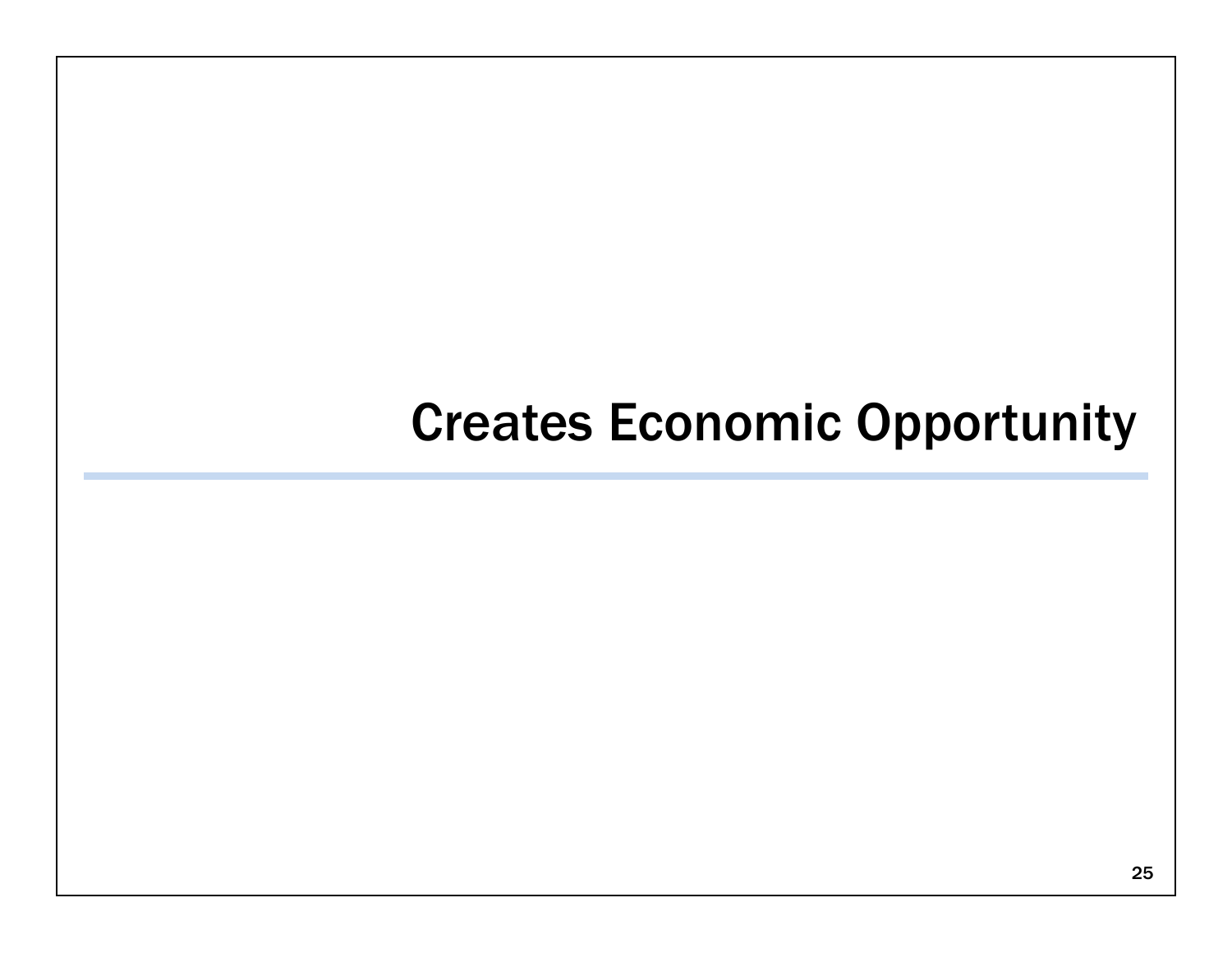## Fiscal Year 2015 Executive Budget

#### Creates Jobs & Protects Small Businesses

- Reduces arbitrary and overly punitive DOH and DCA fines:
	- Total fine revenues projected to decline from \$859 million in FY 2012 to \$789 million in FY 2015 – an 8% decrease. This includes a reduction of 44% in DOH fines and 21% in DCA fines from FY 2012 to FY 2015.
	- Mayor's Office of Operations and OMB conducting a comprehensive review of fees and fines, including an expanded focus on addressing obsolete, burdensome, and inequitable violations.
- Implements and enforces Paid Sick Leave
- Develops manufacturing jobs at Brooklyn Army Terminal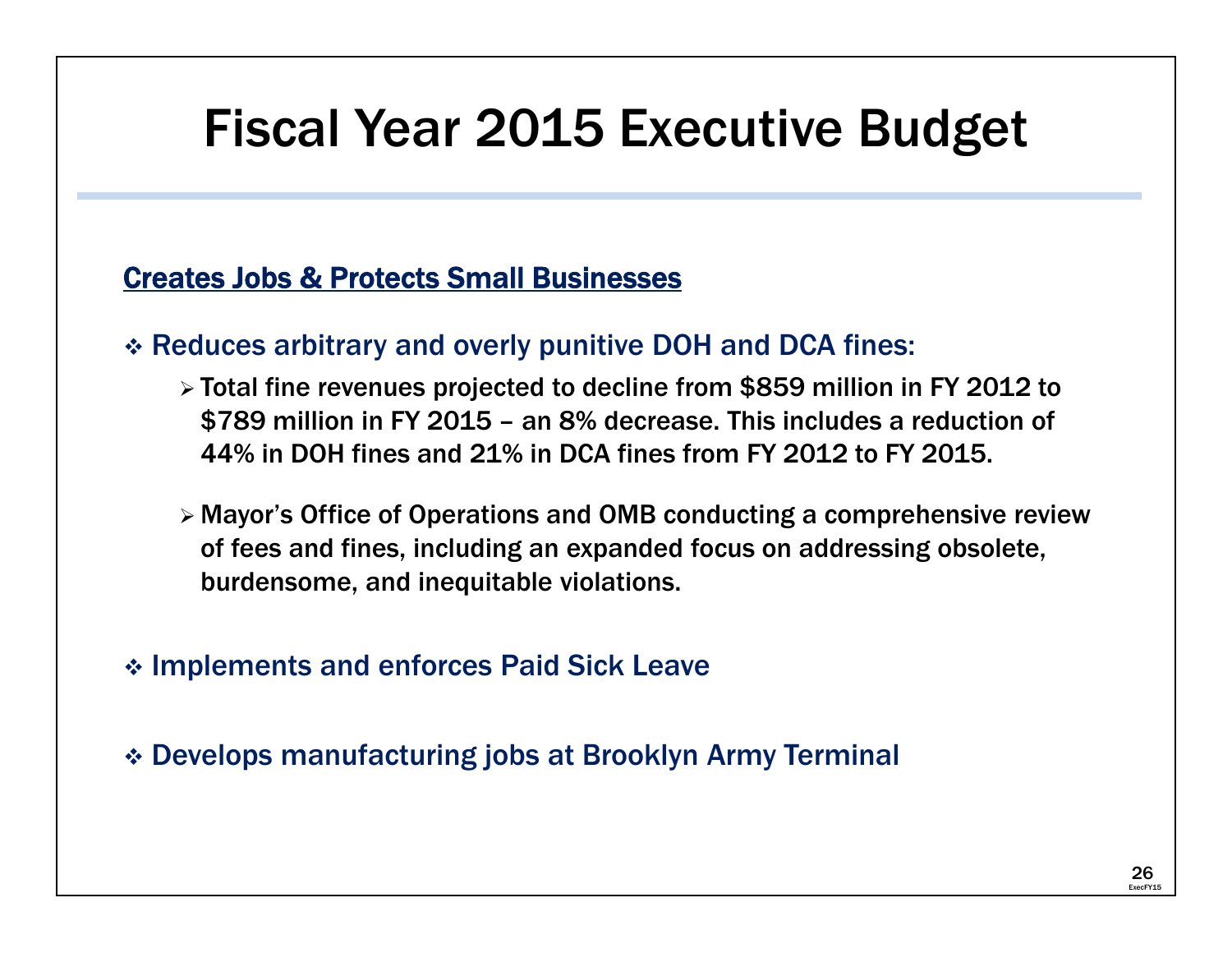## Fiscal Year 2015 Executive Budget

**Overhauls Sandy Recovery Efforts** 

\* Invests in Build It Back to expedite relief

 $\boldsymbol{\dot{\ast}}$  Engages communities to create local jobs

Provides financial relief to residents:

- Water bill relief
- $\triangleright$  Property tax relief
- $\triangleright$  Building fee relief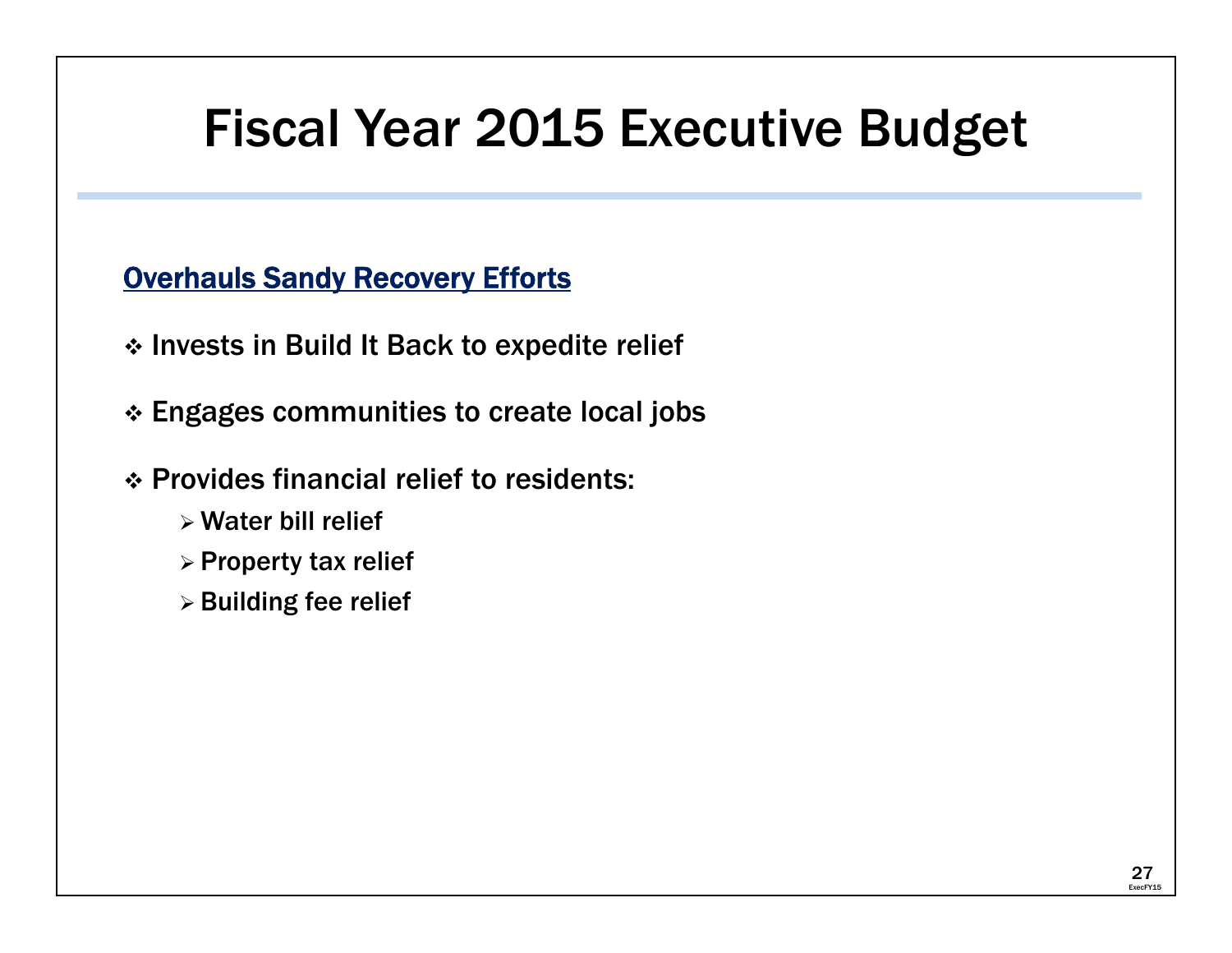## Dramatically Expanding Affordable Housing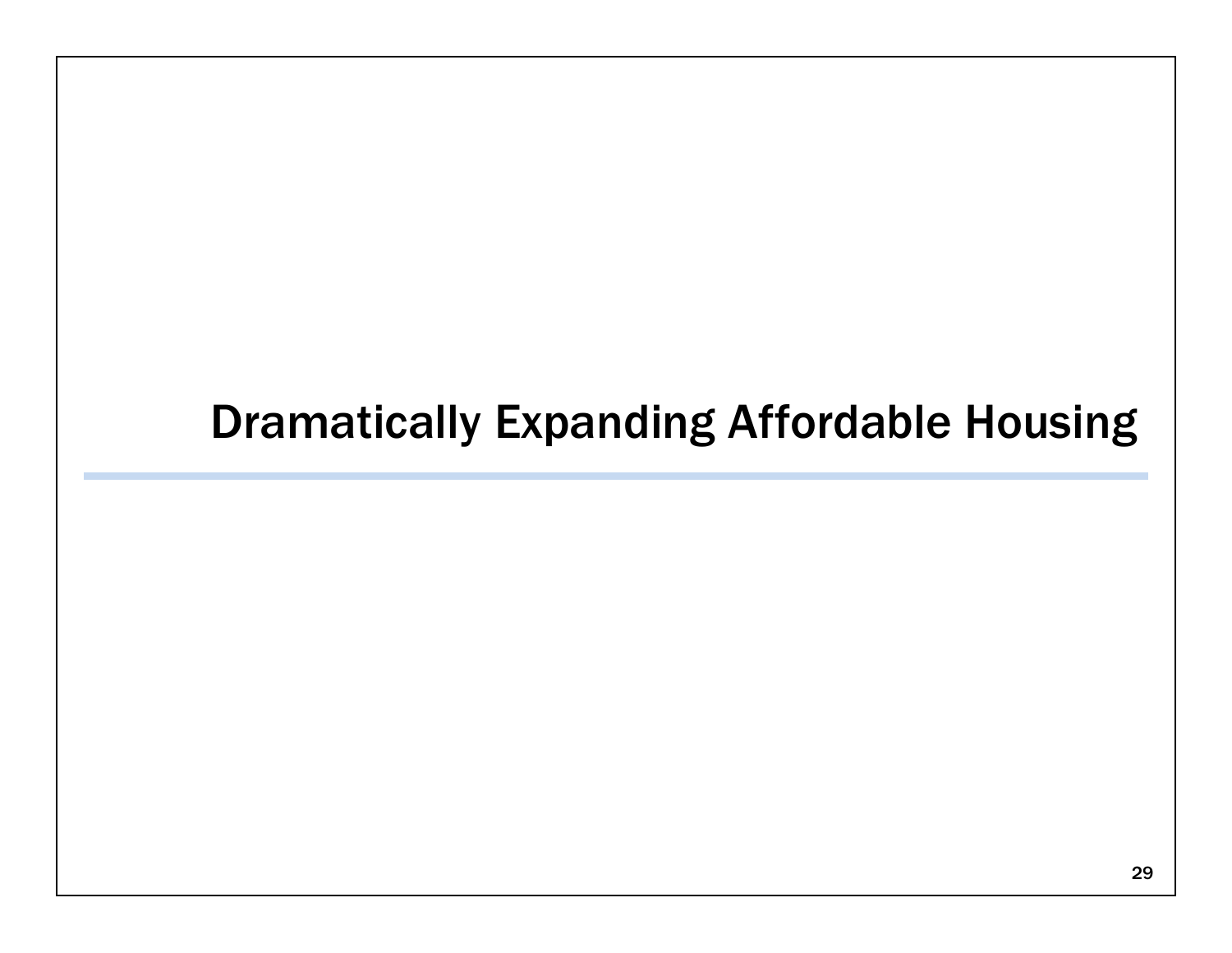## Housing New York: A Five-Borough, Ten-Year Plan

 \$41 billion capital investment over 10 years to build or preserve 200,000 units of affordable housing.

- Serves wide range of households, from middle- to very low-income.
- Adds staff and inspectors, vital to protecting affordability and tenant rights.
- Creates approximately 194,000 construction jobs and 7,100 permanent jobs.

## Financial Relief for NYCHA

 Provides additional \$70 million in relief to NYCHA to address the backlog of repairs and enhance security.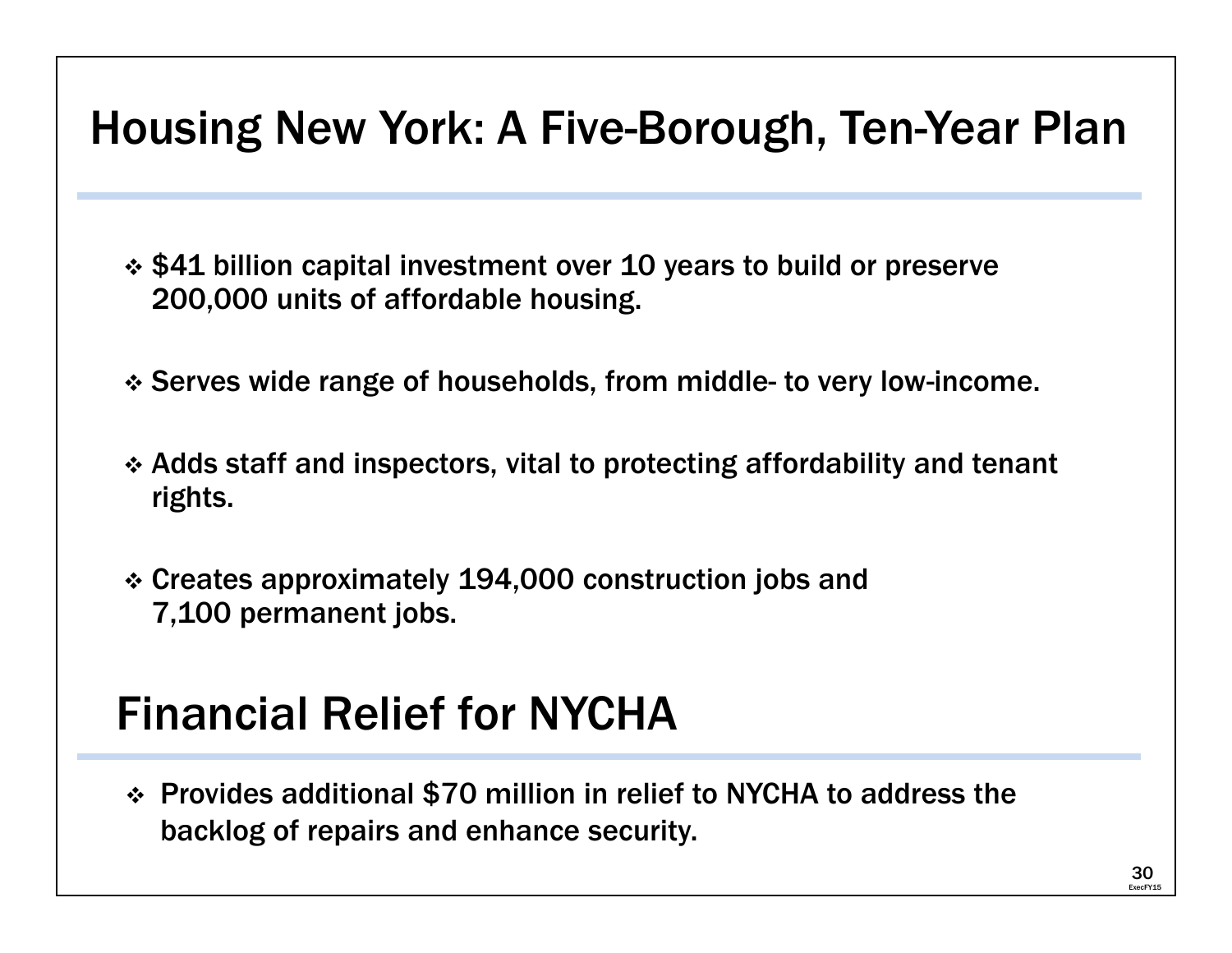## Protecting the Most Vulnerable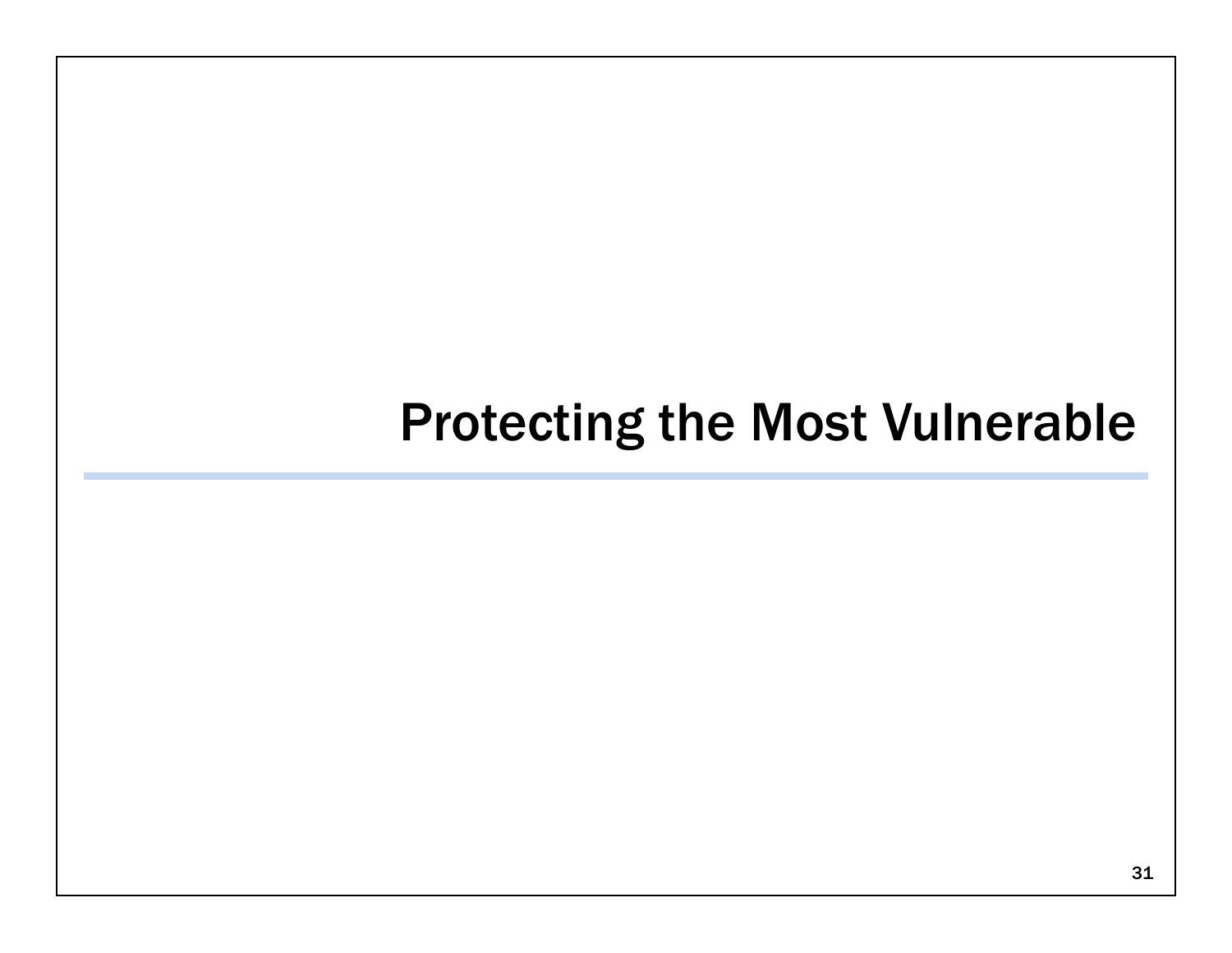# Fiscal Year 2015 Executive Budget

Prevents and Reduces Homelessness

- Fully funds HASA 30% rent cap for low-income New Yorkers with HIV/AIDS.
- Consolidates anti-eviction legal services.
- Begins a multi-year proposal to implement a new Working Families Subsidy Program, working with the State.
- Targeted use of NYCHA units and Project Based Section 8 apartments for homeless families.
- Achieves shelter savings by reducing rates and working with the State to reinvest in permanent solutions.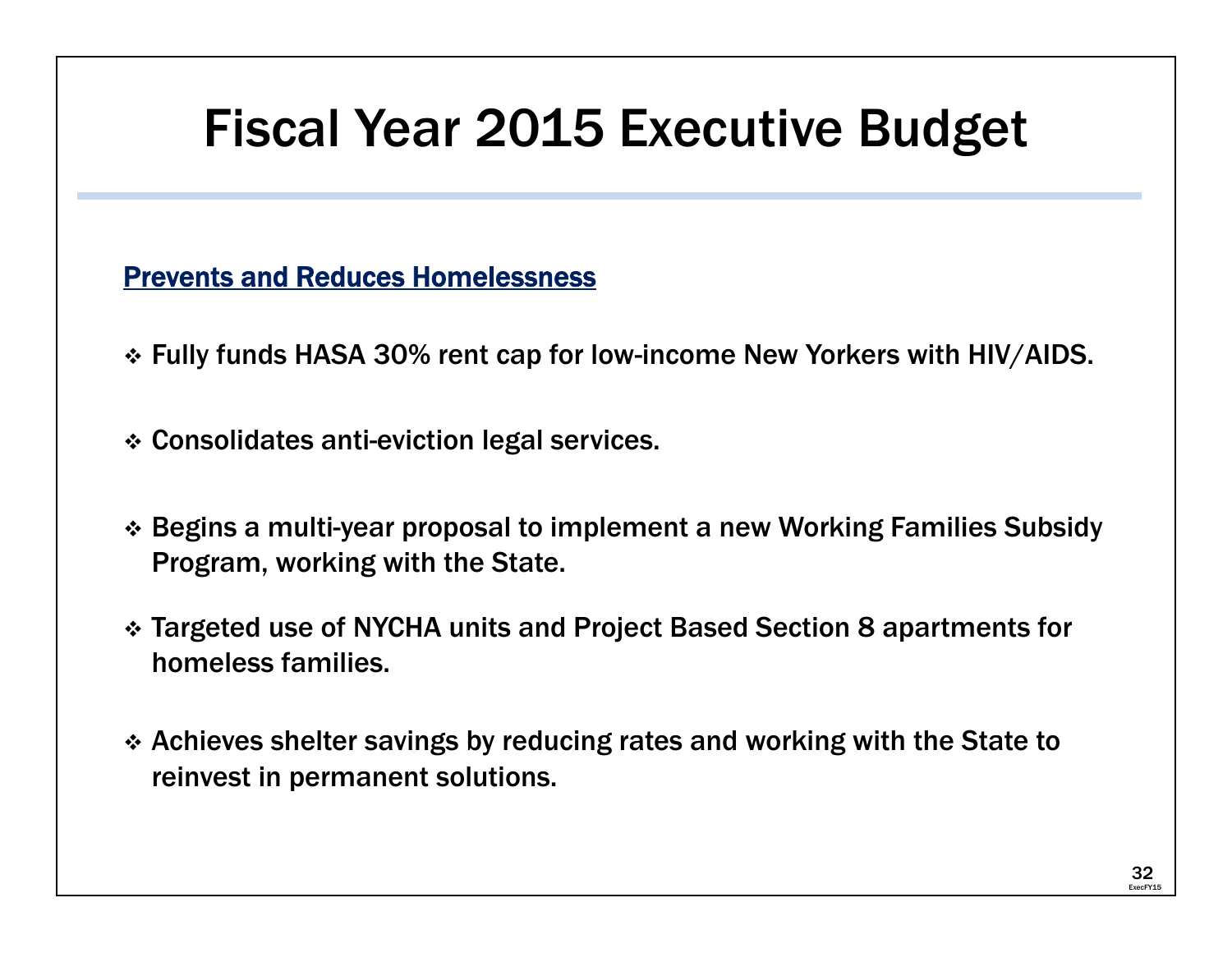## Fiscal Year 2015 Executive Budget

#### Protects children and youth:

- Implements Child Protective Reform Plan to provide greater oversight of high-risk cases and children under court-ordered supervision.
- Finished conversion of Auburn Street Shelter ahead of schedule; Catherine Street Shelter in process.
- Provides shelter security enhancements.
- Funds 100 new crisis shelter beds for runaway and homeless youth, including 24 beds for LGBT youth.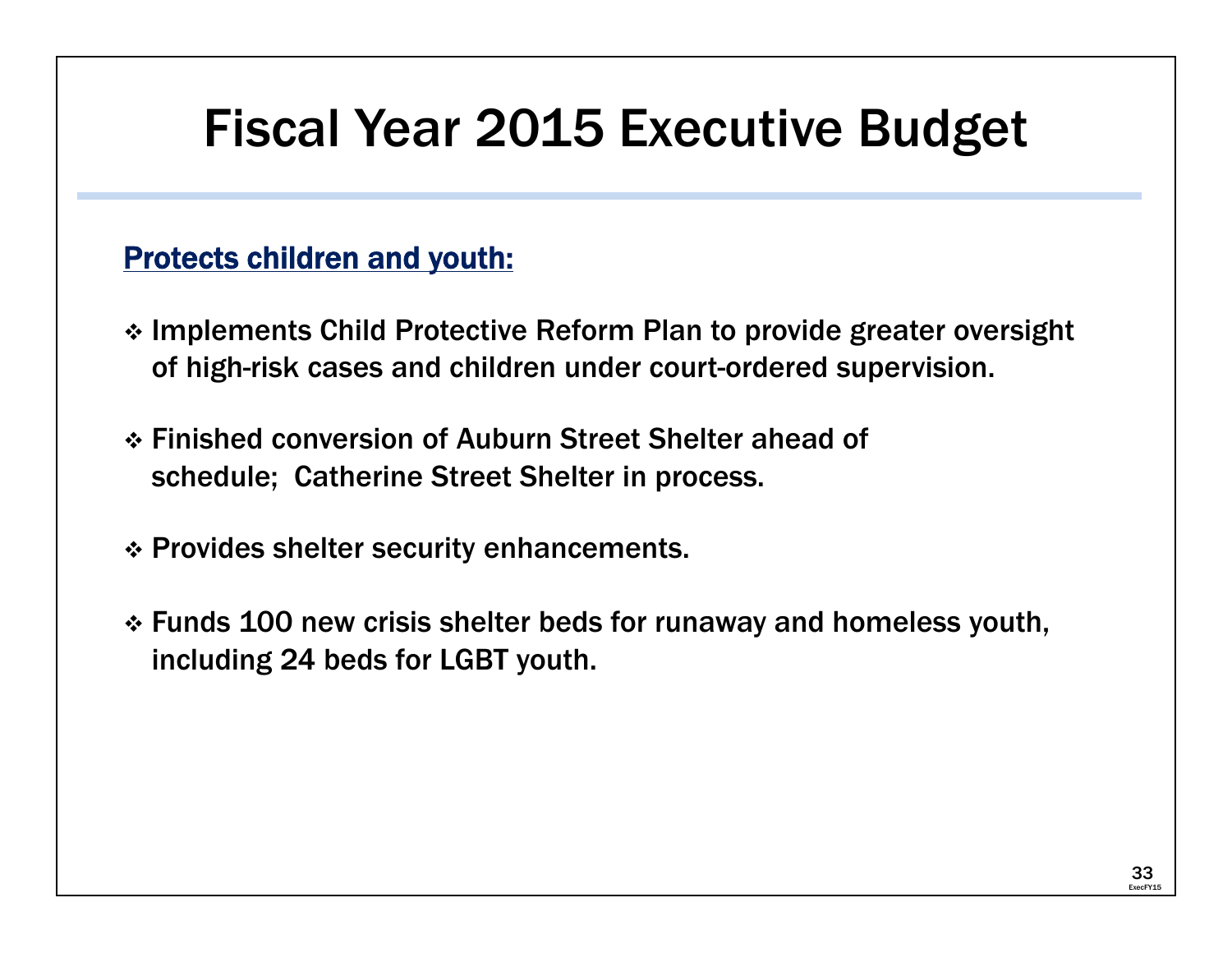## Making New York City Safer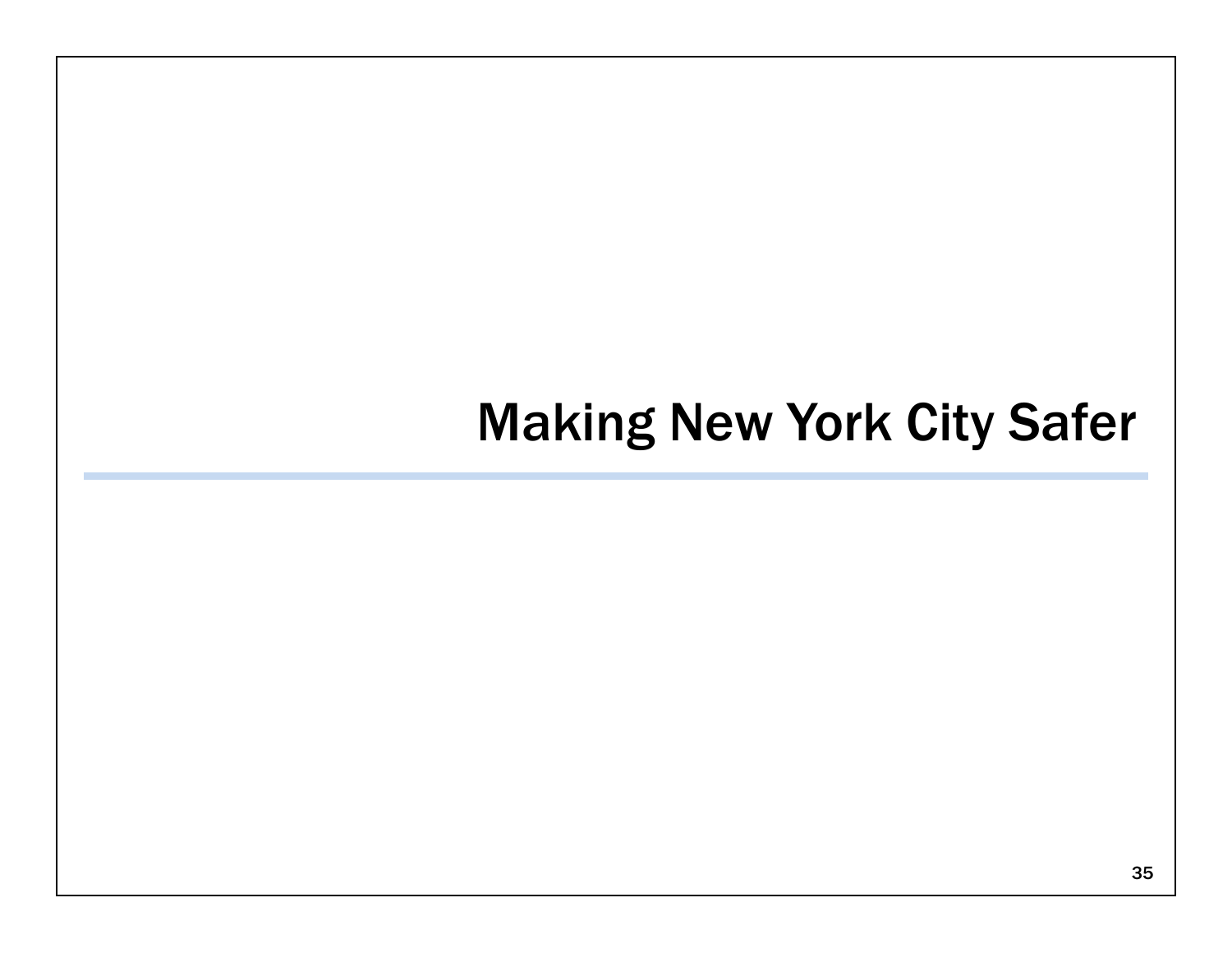# Fiscal Year 2015 Executive Budget

#### Implements Vision Zero:

- \$28.8 million for DOT initiatives, such as speed cameras, slow zones, and intersection redesigns.
- \$13 million for NYPD traffic enforcement.
- \$1.1 million for TLC safety squad ad campaign.

#### Invests in public safety and infrastructure:

- Increasing road resurfacing investment by \$49 million in FY 2015, for a total of \$226 million, to resurface 1,000 lane miles in FY 2015.
- Prioritizing investment in bridges by allocating an additional \$346 million for bridge rehab.
- ❖ \$110 million over next three years to rehab two NYPD precincts and construct a new 40th Precinct in the South Bronx.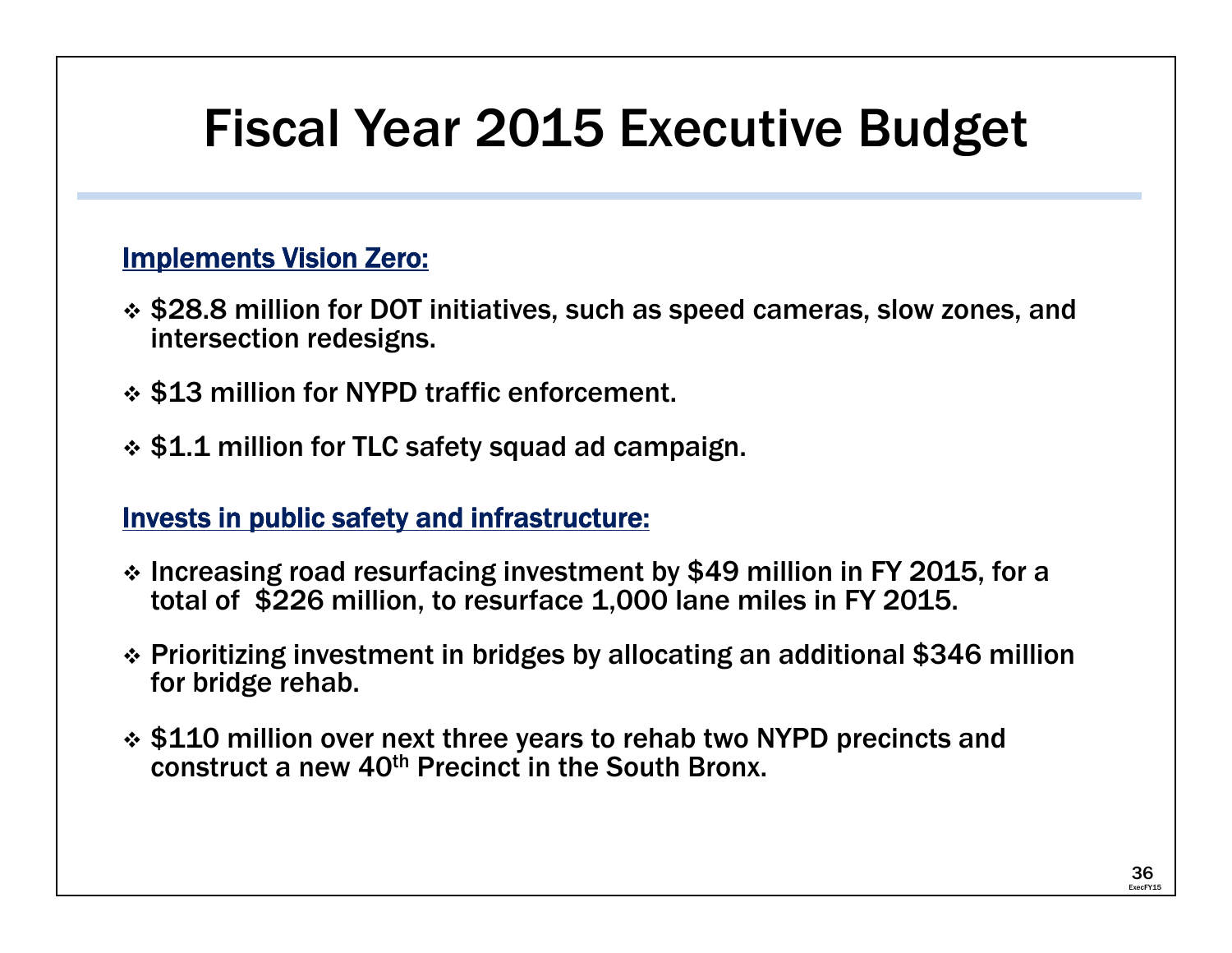# This Budget is Honest

Reforms the budget process to end the budget dance and move forward shared priorities with the City Council.

Continues funding allocated in the November Plan to ensure continuity of community services.

Restoration of 20 fire companies in the Preliminary Budget.

- $\div$  \$6 million for anti-gun violence initiatives.
- \$8.5 million for Summer Youth Employment Program.
- **\*\$1 million for HPD's Alternative Enforcement Program.**
- \$2.6 million to expand senior case management.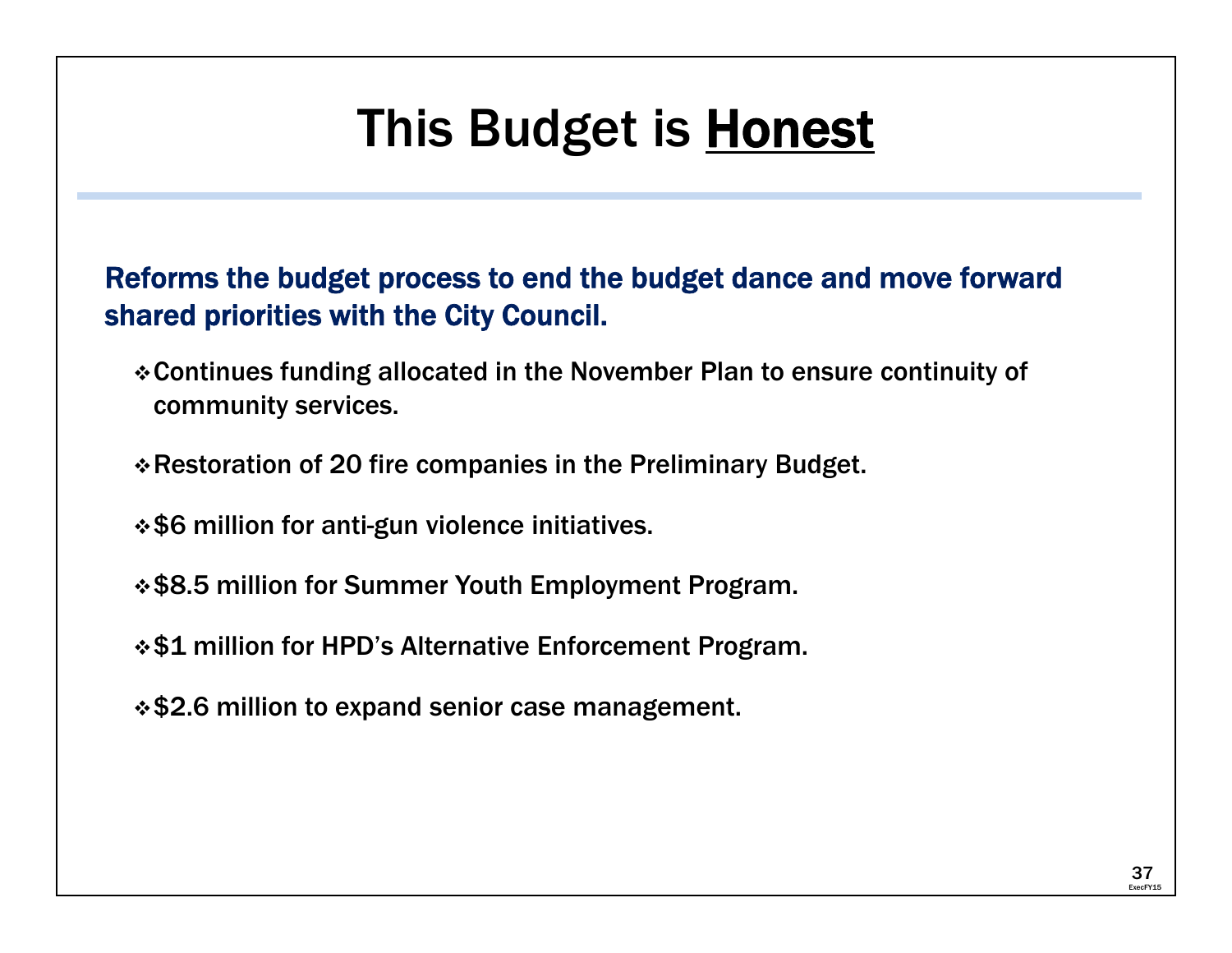# This Budget is Honest

Accounts for severe weather costs this past winter.

- Adds \$75 million to FY 2014 (\$40 million in Executive Budget; \$35 million in Preliminary Budget).
- $\bm{\dot{*}}$  Makes adjustments to the snow budget in out years to be more realistic about the cost of snow removal.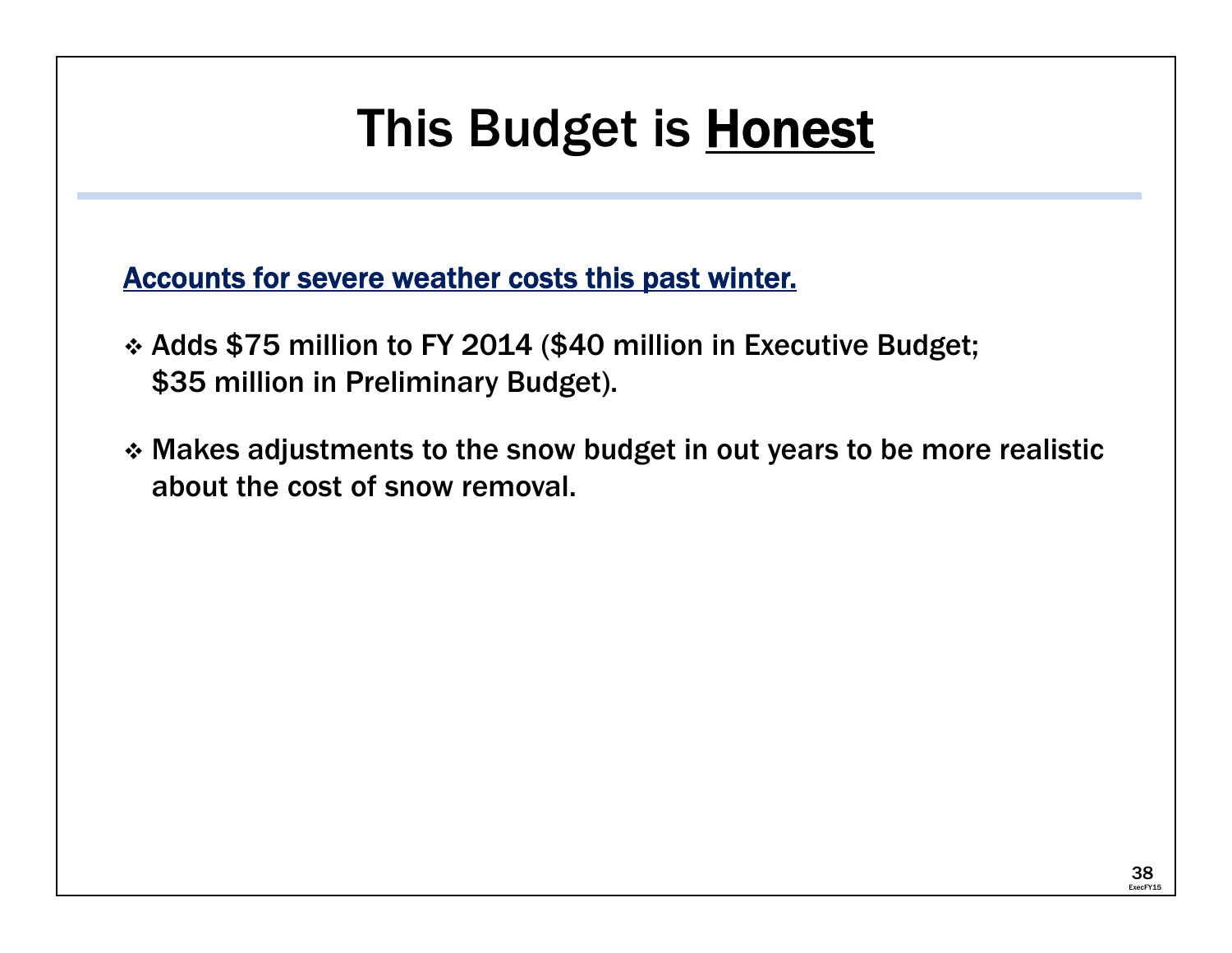## Executive Capital Plan

 $\bm{\cdot}$  Right-sizing the capital plan as a step toward a more honest and realistic timeframe for accomplishing our goals, ahead of the Ten Year Plan in January 2015.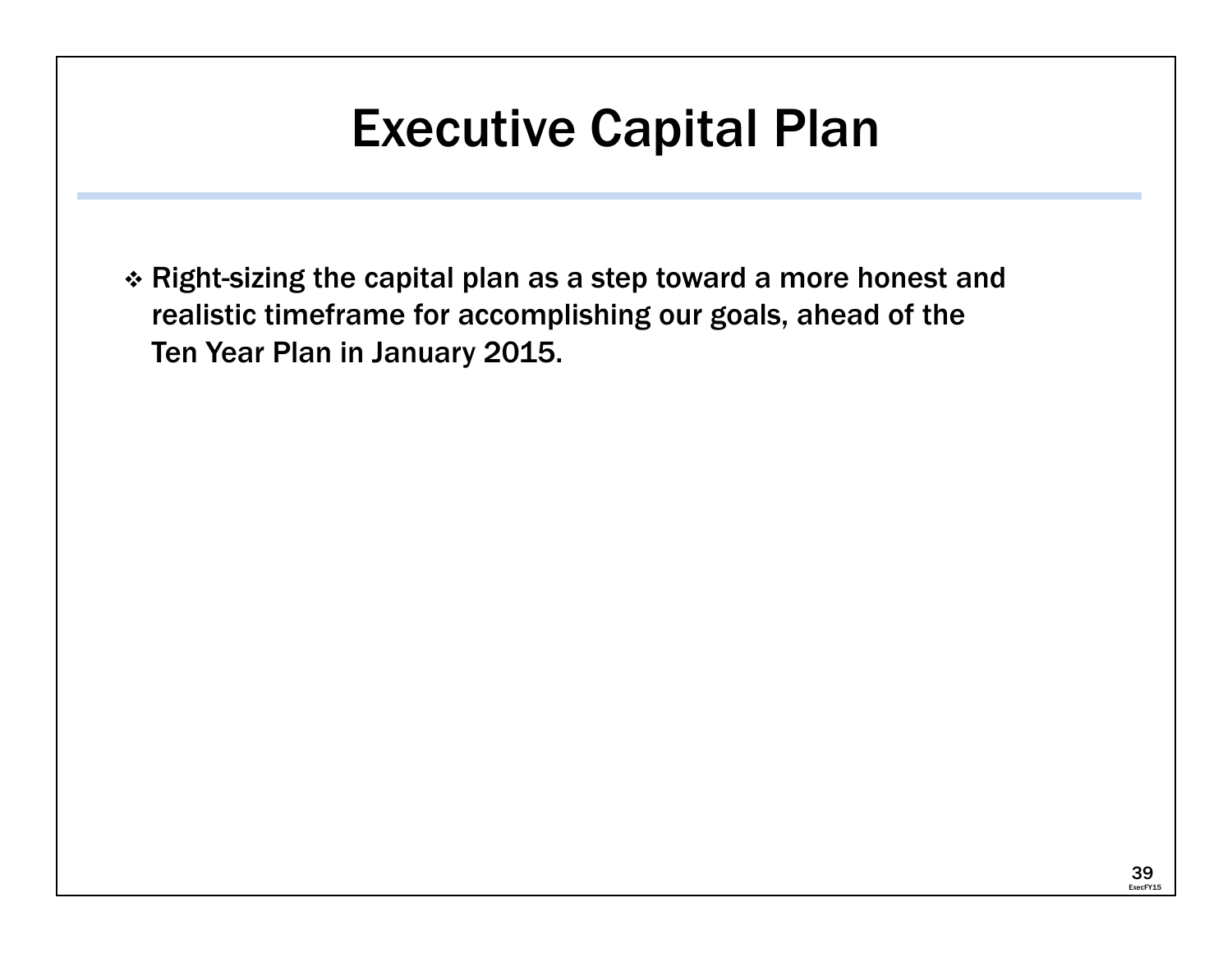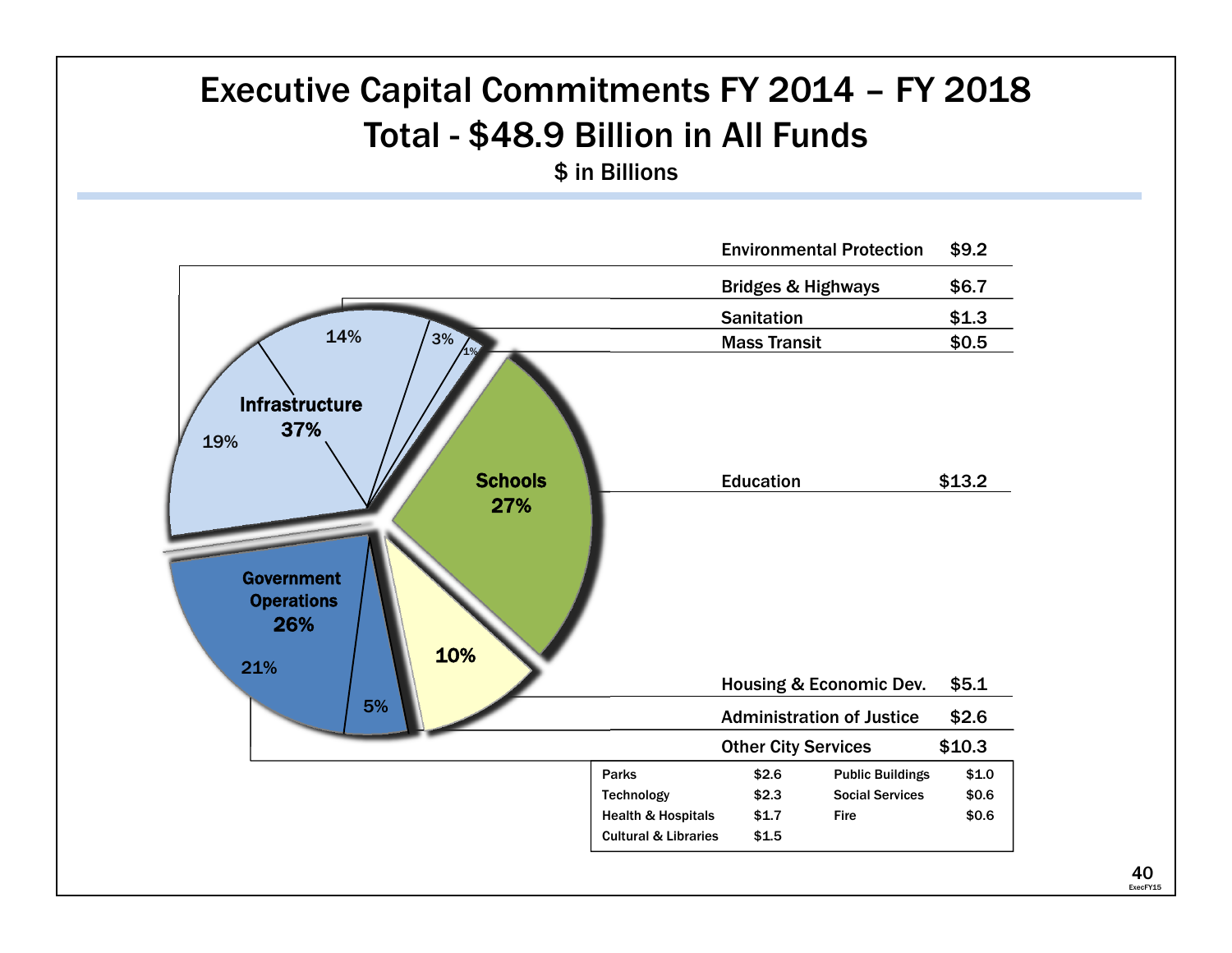#### Debt Service Remains Under 15% of Tax Revenues After the FY 2014 – 2018 Executive Budget Capital Plan Which Includes the Mayor's New Affordable Housing Program

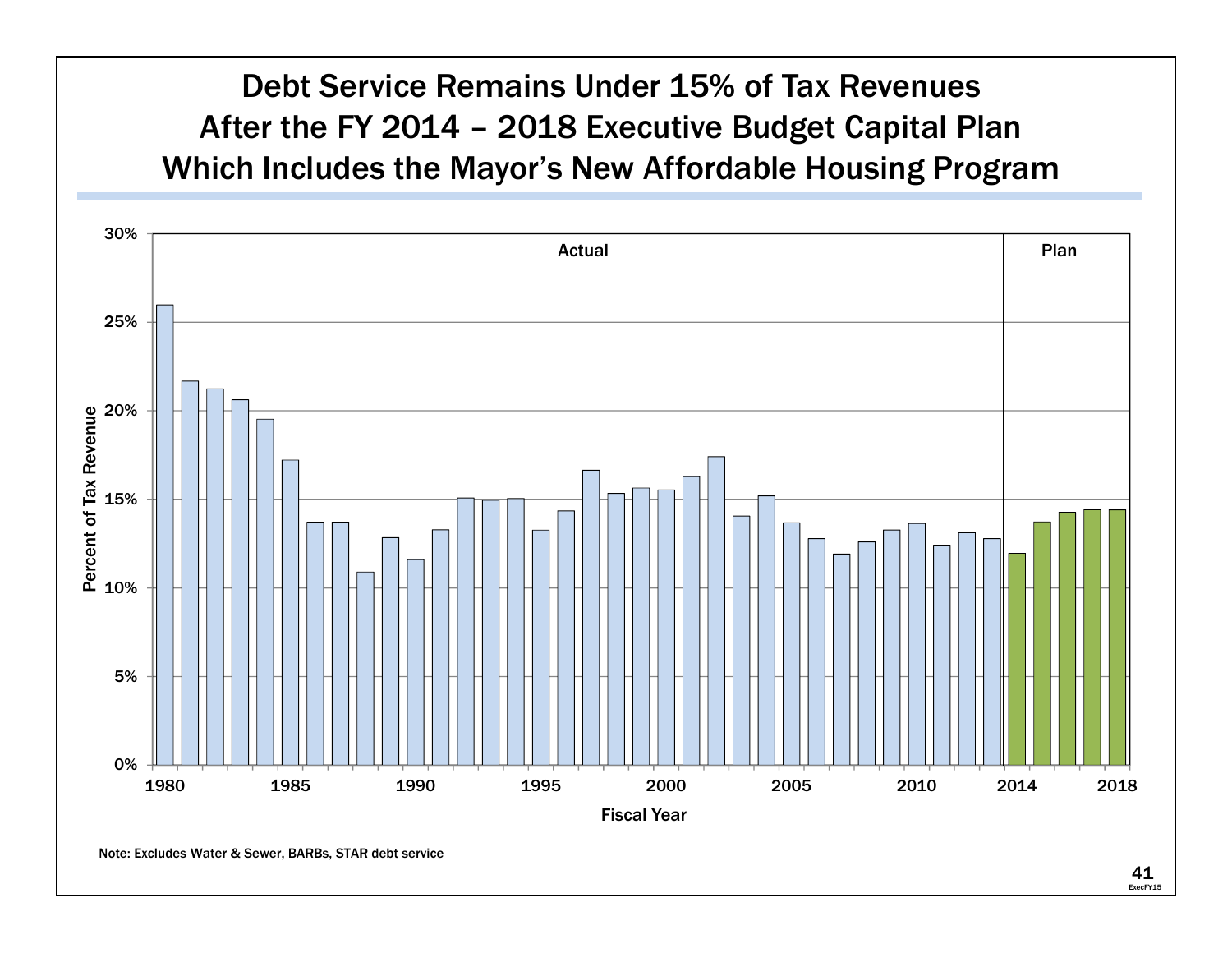## Revenue and Expense Changes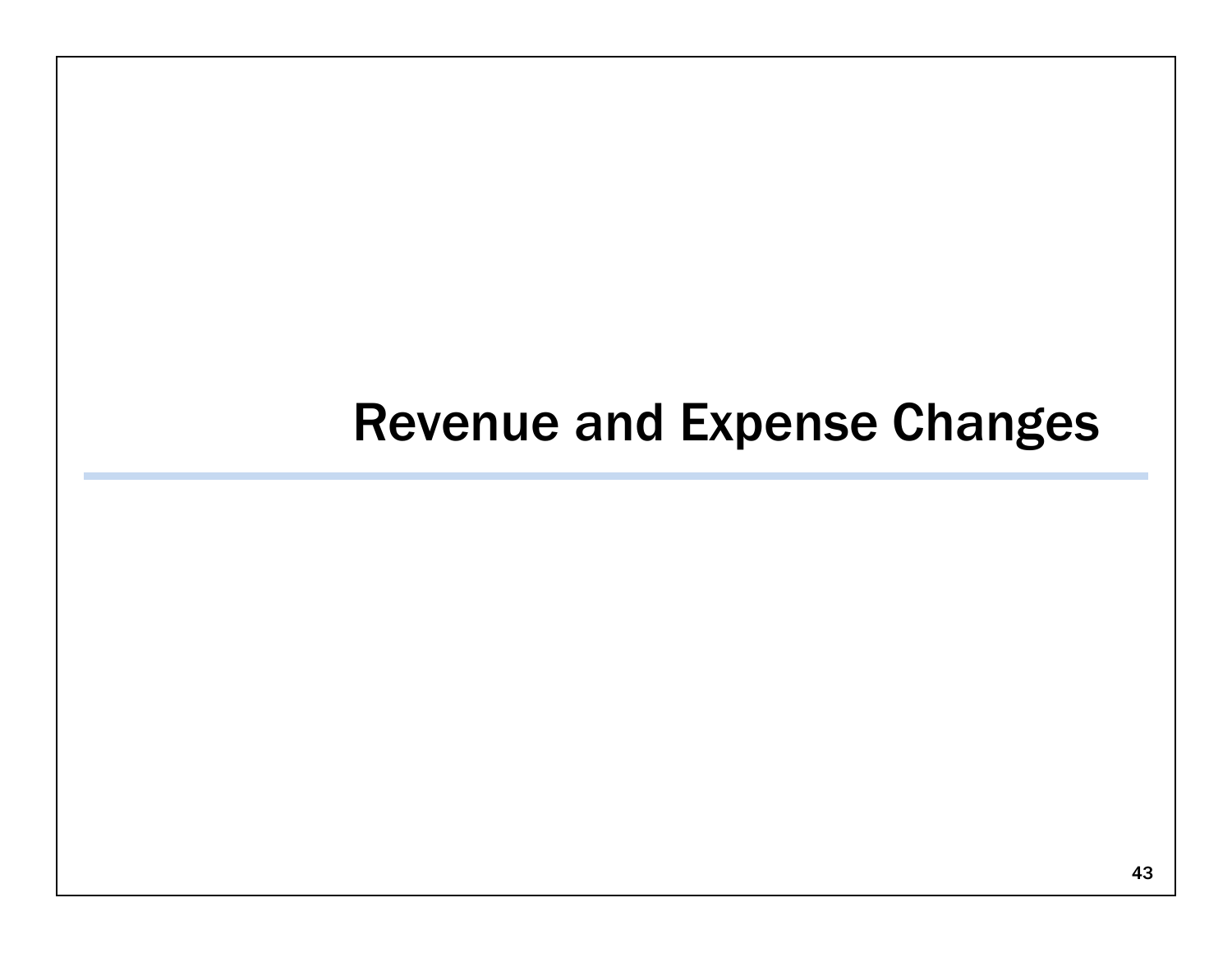## City Funds Revenue and Expenses

|                                         |                |                | (\$ in Millions)  |                |                |
|-----------------------------------------|----------------|----------------|-------------------|----------------|----------------|
|                                         | <b>FY 2014</b> | <b>FY 2015</b> | <b>FY 2016</b>    | <b>FY 2017</b> | <b>FY 2018</b> |
| <b>Revenue</b>                          | \$53,501       | \$53,790       | \$55,905          | \$57,745       | \$59,180       |
| <b>Expenses:</b>                        |                |                |                   |                |                |
| <b>Controllable Agency Expenses</b>     | \$25,033       | \$24,629       | \$25,317          | \$25,906       | \$27,496       |
| <b>Non-Controllable Expenses</b>        | 28,974         | 31,493         | 32,785            | 33,868         | 34,924         |
| <b>Total Expenses</b>                   | \$54,007       | \$56,122       | \$58,102          | \$59,774       | \$62,420       |
| Surplus / (Deficit)                     | (\$506)        | (\$2,332)      | (\$2,197)         | (\$2,029)      | (\$3,240)      |
| <b>Prior Year Prepayment - Benefit</b>  | 2,838          | 2,332          |                   |                |                |
| <b>Current Year Prepayment - (Cost)</b> | (2, 332)       | ---            | ---               |                |                |
| <b>Net Impact of Prepayments</b>        | \$506          | \$2,332        | $S \rightarrow -$ | $$---$         | $$ --$         |
| <b>Gap To Be Closed</b>                 | $$---$         | $$---$         | (\$2,197)         | (\$2,029)      | (\$3,240)      |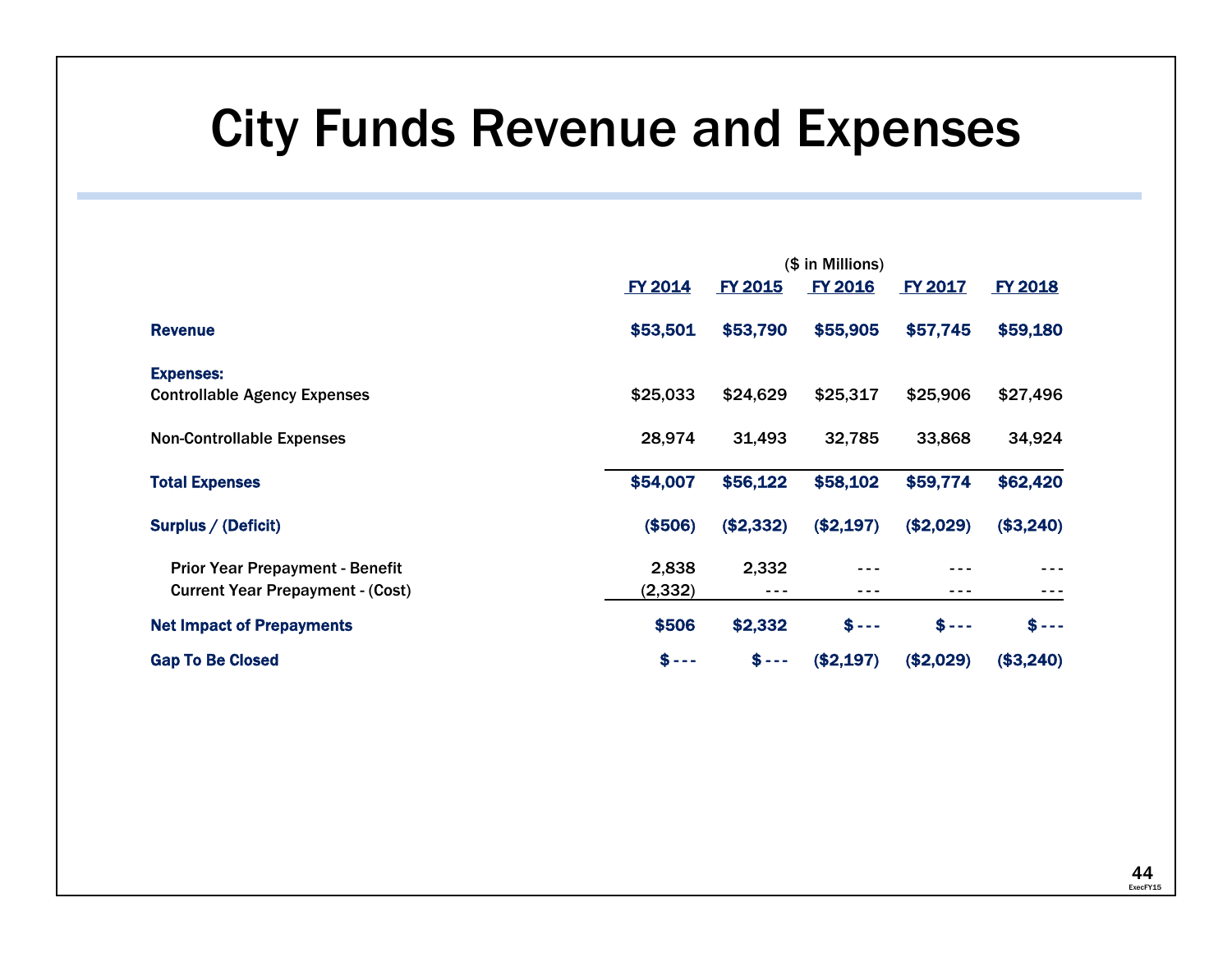## City Funds Changes to FY 2014 - FY 2018 Since the February 2014 Financial Plan

|                                                               | City Funds (\$ in Millions) |         |                |           |                |  |  |
|---------------------------------------------------------------|-----------------------------|---------|----------------|-----------|----------------|--|--|
|                                                               | FY 2014                     | FY 2015 | <b>FY 2016</b> | FY 2017   | <b>FY 2018</b> |  |  |
| Gap to be Closed - February 2014 Financial Plan               | $$---$                      | $$---$  | (\$1,059)      | (\$530)   | (\$370)        |  |  |
| <b>Revenue Changes - Increase/(Decrease)</b>                  |                             |         |                |           |                |  |  |
| <b>Tax Revenue Forecast</b>                                   | \$1,214                     | \$95    | \$10           | (\$94)    | (\$165)        |  |  |
| <b>Miscellaneous Revenues</b>                                 | 33                          | 183     | 36             | 11        | (11)           |  |  |
| <b>Subtotal Revenue Changes</b>                               | \$1,247                     | \$278   | \$46           | (\$83)    | (\$176)        |  |  |
| <b>Expense Changes - Increase/(Decrease)</b>                  |                             |         |                |           |                |  |  |
| <b>New Initiatives</b>                                        | \$20                        | \$248   | \$181          | \$197     | \$141          |  |  |
| <b>Technical Adjustments and Other Agency Expense Changes</b> | 115                         | 228     | 194            | 226       | 395            |  |  |
| <b>Pensions</b>                                               | (52)                        | 24      | (4)            | (6)       | (6)            |  |  |
| <b>Debt Service Savings</b>                                   | (4)                         | (30)    | (52)           | (41)      | 15             |  |  |
| <b>Re-estimate of Prior Years' Expenses</b>                   | (400)                       | ---     | ---            |           |                |  |  |
| <b>Reduce FY 2014 General Reserve</b>                         | (100)                       | ---     | ---            | ---       | ---            |  |  |
| <b>Net Cost of Labor Settlement</b>                           | 1,106                       | 370     | 865            | 1,040     | 2,149          |  |  |
| <b>Subtotal Expense Changes</b>                               | \$685                       | \$840   | \$1,184        | \$1,416   | \$2,694        |  |  |
| FY 2014 Prepayment of FY 2015                                 | (562)                       | 562     |                |           |                |  |  |
| <b>Gap to be Closed - May 2014 Financial Plan</b>             | $$---$                      | $$ --$  | (\$2,197)      | (\$2,029) | ( \$3, 240]    |  |  |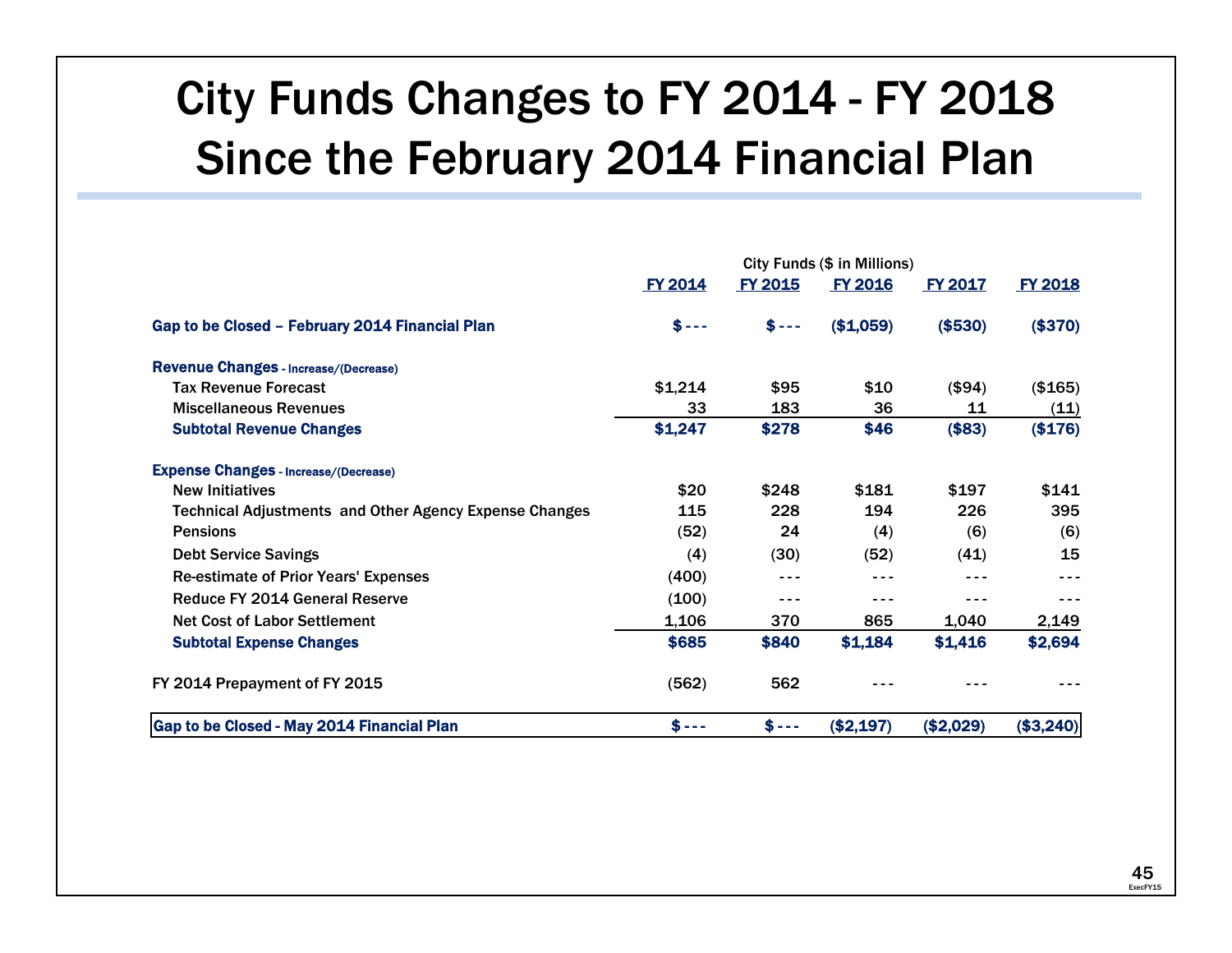### Controllable Agency Expenses

#### May 2014 Financial Plan

City Funds - \$ in Millions

|                                                                                                                                                                                                                                                     |                                | <b>FY 2014</b>                                     | <b>FY 2015</b>                                     | <b>FY 2016</b>                                     | <b>FY 2017</b>                                     | <b>FY 2018</b>                                   |
|-----------------------------------------------------------------------------------------------------------------------------------------------------------------------------------------------------------------------------------------------------|--------------------------------|----------------------------------------------------|----------------------------------------------------|----------------------------------------------------|----------------------------------------------------|--------------------------------------------------|
| <b>Uniformed Forces</b><br><b>Police Department</b><br><b>Fire Department</b><br><b>Department of Correction</b><br><b>Department of Sanitation</b>                                                                                                 |                                | \$4,382<br>1,606<br>1,085<br>1,432                 | \$4,451<br>1,557<br>1,058<br>1,461                 | \$4,376<br>1,533<br>1,057<br>1,515                 | \$4,377<br>1,514<br>1,056<br>1,494                 | \$4,378<br>1,477<br>1,056<br>1,494               |
| <b>Subtotal: Uniformed Forces</b>                                                                                                                                                                                                                   | <b>Year-to-Year</b><br>Change: | \$8,505                                            | \$8,527<br>\$22<br>0.3%                            | \$8,481<br>( \$46)<br>$(0.5\%)$                    | \$8,441<br>(\$40)<br>$(0.5\%)$                     | \$8,405<br>$($ \$36)<br>$(0.4\%)$                |
| <b>Health and Welfare</b><br><b>Social Services</b><br><b>Children's Services</b><br><b>Homeless Services</b><br><b>Health and Mental Hygiene</b><br><b>HHC Subsidy</b>                                                                             |                                | \$549<br>877<br>486<br>635<br>78                   | \$592<br>876<br>467<br>645<br>81                   | \$581<br>886<br>466<br>639<br>81                   | \$571<br>886<br>476<br>639<br>81                   | \$570<br>886<br>476<br>639<br>81                 |
| <b>Subtotal: Health and Welfare</b>                                                                                                                                                                                                                 | <b>Year-to-Year</b><br>Change: | \$2,625                                            | \$2,661<br>\$36<br>1.4%                            | \$2,653<br>(\$8)<br>$(0.3\%)$                      | \$2,653<br>s - - -<br>0.0%                         | \$2,652<br>$(6.0\%)$                             |
| <b>Other Agencies</b><br><b>Housing Preservation &amp; Development</b><br><b>Environmental Protection</b><br><b>Finance</b><br><b>Transportation</b><br><b>Parks and Recreation</b><br><b>Citywide Administrative Services</b><br>All Other Mayoral |                                | \$67<br>1,042<br>248<br>460<br>301<br>230<br>3,332 | \$53<br>1,099<br>243<br>493<br>309<br>232<br>2,674 | \$52<br>1,069<br>241<br>490<br>307<br>224<br>3,380 | \$52<br>1,010<br>241<br>494<br>308<br>223<br>3,899 | \$52<br>992<br>241<br>494<br>307<br>223<br>5,441 |
| <b>Subtotal: Other Agencies</b>                                                                                                                                                                                                                     | <b>Year-to-Year</b><br>Change: | \$5,680                                            | \$5,103<br>$($ \$577)<br>(10.2%)                   | \$5,763<br>\$660<br>12.9%                          | \$6,227<br>\$464<br>8.1%                           | \$7,750<br>\$1,523<br>24.5%                      |
| <b>Education</b><br><b>Department of Education</b><br><b>CUNY</b>                                                                                                                                                                                   |                                | \$7,111<br>608                                     | \$7,181<br>637                                     | \$7,266<br>642                                     | \$7,427<br>646                                     | \$7,584<br>593                                   |
| <b>Subtotal: Education</b>                                                                                                                                                                                                                          | <b>Year-to-Year</b><br>Change: | \$7,719                                            | \$7,818<br>\$99<br>1.3%                            | \$7,908<br>\$90<br>1.2%                            | \$8,073<br>\$165<br>2.1%                           | \$8,177<br>\$104<br>1.3%                         |
| <b>Elected Officials</b><br>Mayoralty<br><b>All Other Elected</b>                                                                                                                                                                                   |                                | \$71<br>433                                        | \$68<br>452                                        | \$68<br>444                                        | \$68<br>444                                        | \$68<br>444                                      |
| <b>Subtotal: Elected Officials</b>                                                                                                                                                                                                                  | <b>Year-to-Year</b><br>Change: | \$504                                              | \$520<br>\$16<br>3.2%                              | \$512<br>( \$8)<br>(1.5%)                          | \$512<br>$s - -$<br>0.0%                           | \$512<br>$s - -$<br>0.0%                         |
| <b>Total Controllable Agency Spending</b>                                                                                                                                                                                                           | <b>Year-to-Year</b><br>Change: | \$25,033                                           | \$24,629<br>(\$404)<br>(1.6%)                      | \$25,317<br>\$688<br>2.8%                          | \$25,906<br>\$589<br>2.3%                          | \$27,496<br>\$1,590<br>6.1%                      |
| Note: Excludes the impact of prepayments                                                                                                                                                                                                            |                                |                                                    |                                                    |                                                    |                                                    |                                                  |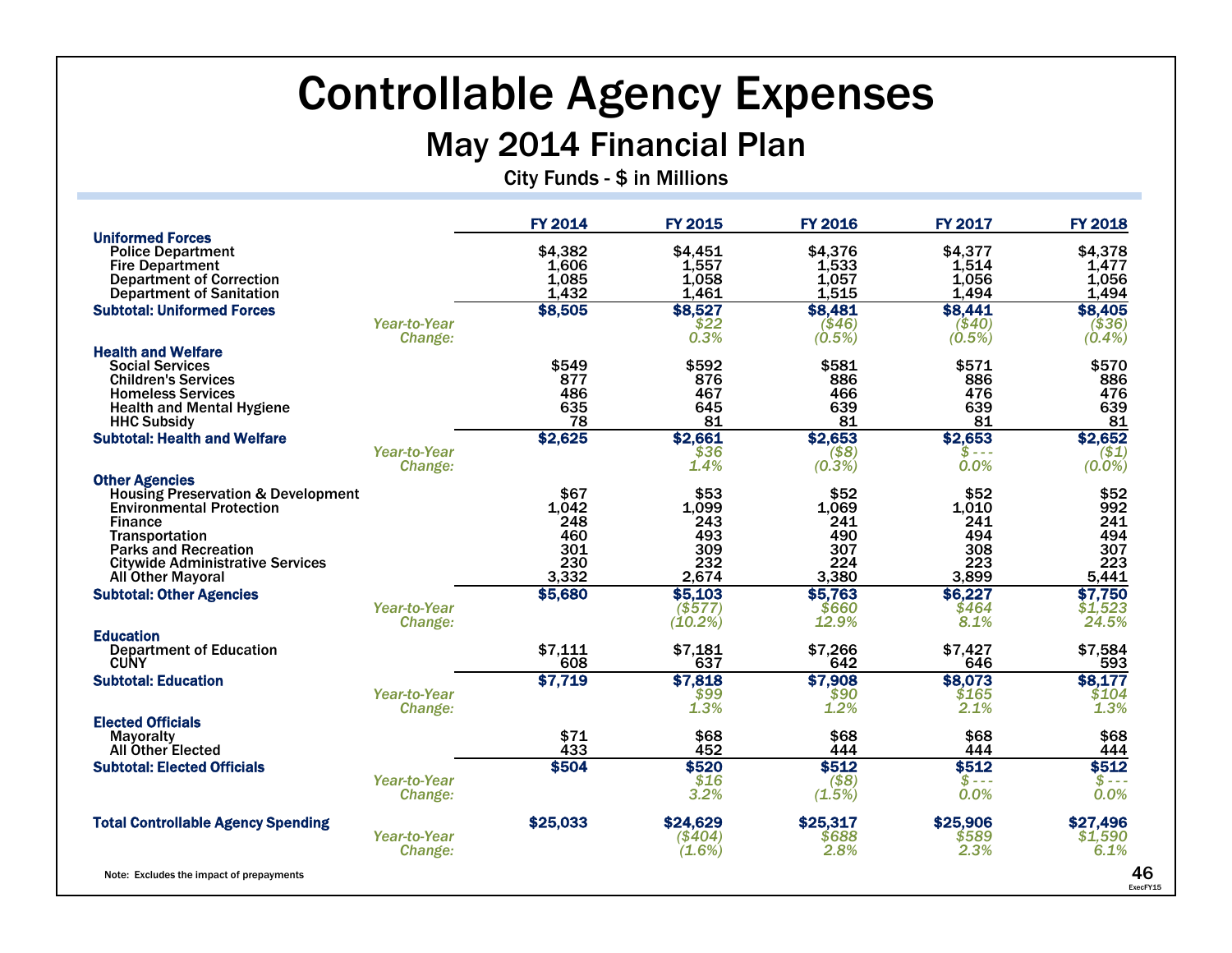## Non-Controllable Expenses

#### May 2014 Financial Plan

City Funds - \$ in Millions

|              | <b>FY 2014</b>                              | <b>FY 2015</b>                 | <b>FY 2016</b>                 | <b>FY 2017</b>      | <b>FY 2018</b>      |
|--------------|---------------------------------------------|--------------------------------|--------------------------------|---------------------|---------------------|
|              |                                             |                                |                                |                     |                     |
|              | \$8,113                                     | \$8,195                        | \$8,284                        | \$8,385             | \$8,562             |
| Year-to-Year |                                             | \$82                           | \$89                           | \$101               | \$177               |
| Change:      |                                             | 1.0%                           | 1.1%                           | 1.2%                | 2.1%                |
|              | \$6,908                                     | \$7,349                        | \$7,976                        | \$8,501             | \$9,035             |
| Year-to-Year |                                             | \$441                          | \$627                          | \$525               | \$534               |
| Change:      |                                             | 6.4%                           | 8.5%                           | 6.6%                | 6.3%                |
|              | \$15,021                                    | \$15,544                       | \$16,260                       | \$16,886            | \$17,597            |
| Year-to-Year |                                             | \$523                          | \$716                          | \$626               | \$711               |
| Change:      |                                             | 3.5%                           | 4.6%                           | 3.8%                | 4.2%                |
|              |                                             |                                | \$6,322                        | \$6,322             | \$6,322             |
| Year-to-Year |                                             | \$81                           | (\$31)                         | $$ - -$             | \$ - - -            |
| Change:      |                                             | 1.3%                           | $(0.5\%)$                      | 0.0%                | 0.0%                |
|              | (\$400)                                     | $$--$                          | $$ --$                         | $$ --$              | $$ - -$             |
|              | \$50                                        | \$600                          | \$600                          | \$600               | \$600               |
|              | \$2,523                                     | \$2,589                        | \$2,655                        | \$2,768             | \$2,850             |
| Year-to-Year |                                             | \$66                           | \$66                           | \$113               | \$82                |
| Change:      |                                             | 2.6%                           | 2.5%                           | 4.3%                | 3.0%                |
|              | \$23,466                                    | \$25,086                       | \$25,837                       | \$26,576            | \$27,369            |
| Year-to-Year |                                             | \$1,620                        | \$751                          | \$739               | \$793               |
| Change:      |                                             | 6.9%                           | 3.0%                           | 2.9%                | 3.0%                |
|              |                                             |                                |                                |                     | \$7,555             |
| Year-to-Year |                                             | \$899                          | \$541                          | \$344               | \$263               |
| Change:      |                                             | 16.3%                          | 8.4%                           | 5.0%                | 3.6%                |
|              |                                             |                                |                                |                     | \$34,924            |
| Year-to-Year |                                             | \$2,519                        | \$1,292                        | \$1,083             | \$1,056             |
| Change:      |                                             | 8.7%                           | 4.1%                           | 3.3%                | 3.1%                |
|              | <b>Re-estimate of Prior Years' Expenses</b> | \$6,272<br>\$5,508<br>\$28,974 | \$6,353<br>\$6,407<br>\$31,493 | \$6,948<br>\$32,785 | \$7,292<br>\$33,868 |

42 47ExecFY15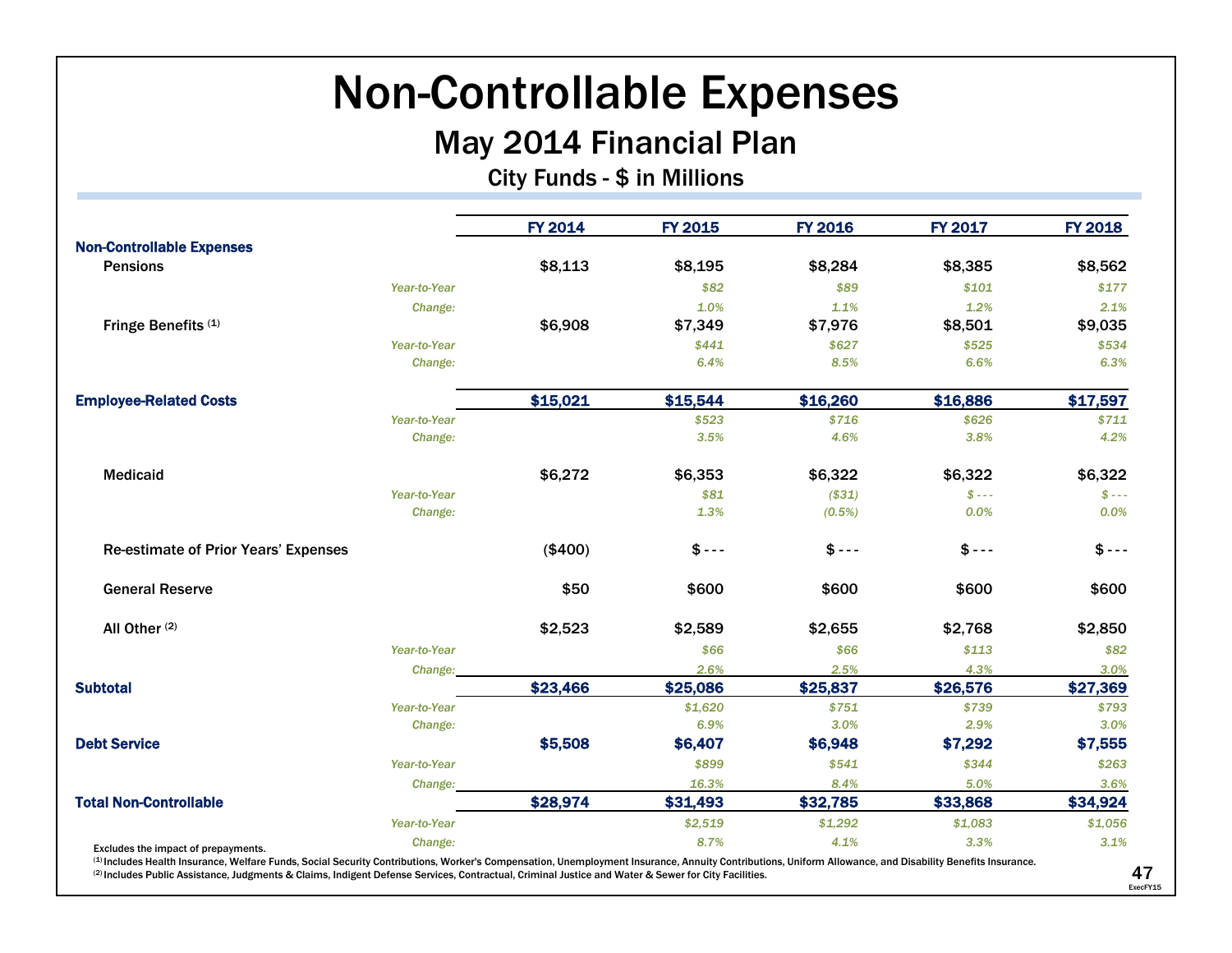### Fiscal Year 2014May 2014 Financial Plan

|                                               |               |                               |          |                  |             | \$ in Millions                           |                |             |                     |                   |                  |
|-----------------------------------------------|---------------|-------------------------------|----------|------------------|-------------|------------------------------------------|----------------|-------------|---------------------|-------------------|------------------|
|                                               |               | <b>Personal Service Costs</b> |          |                  |             | <b>Other Than Personal Service Costs</b> |                |             |                     |                   |                  |
|                                               |               |                               |          |                  |             |                                          |                |             | <b>Gross Totall</b> | <b>Net Total</b>  |                  |
|                                               |               |                               |          |                  |             | PA, MA&                                  |                |             | <b>All Funds</b>    | <b>All Funds</b>  |                  |
| <b>AGENCY</b>                                 | Salaries &    | Fringe                        |          | <b>PS</b>        | Agency      | Other                                    | <b>Debt</b>    | <b>OTPS</b> | (Includes           | (Excludes         | <b>City Fund</b> |
|                                               | Wages         | <b>Benefits</b>               | Pensions | Subtotal         | <b>OTPS</b> | <b>Mandates</b>                          | <b>Service</b> | Subtotal    | Intra-City)         | Intra-City)       | Total            |
| <b>UNIFORMED AGENCIES</b>                     |               |                               |          |                  |             |                                          |                |             |                     |                   |                  |
| <b>Police Department</b>                      | \$4,308       | \$1,887                       | \$2,542  | \$8,737          | \$579       | $$ --$                                   | \$122          | \$701       | \$9,438             | \$9,207           | \$8,796          |
| <b>Fire Department</b>                        | 1.661         | 663                           | 1.074    | 3,398            | 272         | $- - -$                                  | 127            | 399         | 3.797               | 3.795             | 3,380            |
| <b>Department of Correction</b>               | 937           | 454                           | 376      | 1,767            | 137         | $- - -$                                  | 168            | 305         | 2,072               | 2,072             | 2,043            |
| <b>Department of Sanitation</b>               | 853           | 379                           | 295      | 1.527            | 578         | $- - -$                                  | 290            | 868         | 2,395               | 2.391             | 2,341            |
| <b>Subtotal</b>                               | \$7,759       | \$3,383                       | \$4,287  | \$15,429         | \$1,566     | $$---$                                   | \$707          | \$2,273     | \$17,702            | \$17,465          | \$16,560         |
| <b>HEALTH AND WELFARE</b>                     |               |                               |          |                  |             |                                          |                |             |                     |                   |                  |
| <b>Administration for Children's Services</b> | \$411         | \$145                         | \$70     | \$626            | \$2,429     | $$ --$                                   | $$ --$         | \$2,429     | \$3.055             | \$3,009           | \$1,023          |
| <b>Department of Social Services</b>          | 740           | 347                           | 139      | 1.226            | 1,064       | 7.744                                    | 99             | 8,907       | 10,133              | 10,126            | 7,816            |
| <b>Department of Homeless Services</b>        | 124           | 47                            | 20       | 191              | 923         | ---                                      | $- - -$        | 923         | 1,114               | 1,111             | 549              |
| Department of Health and Mental Hygiene       | 377           | 126                           | 68       | 571              | 1.078       | $- - -$                                  | 46             | 1,124       | 1,695               | 1,679             | 842              |
| Health and Hospitals Corporation (1)          | $- - -$       | 29                            | $- - -$  | 29               | 197         | $- - -$                                  | 173            | 370         | 399                 | 282               | 243              |
| <b>Subtotal</b>                               | \$1,652       | \$694                         | \$297    | \$2,643          | \$5,691     | \$7,744                                  | \$318          | \$13,753    | \$16,396            | \$16,207          | \$10,473         |
| <b>EDUCATION</b>                              |               |                               |          |                  |             |                                          |                |             |                     |                   |                  |
| <b>Department of Education</b>                | \$9,428       | \$3,561                       |          | \$3,095 \$16,084 | \$6,972     | $$ --$                                   | \$1,347        | \$8,319     | \$24,403            | \$24,165          | \$13,726         |
| <b>City University</b>                        | 513           | 105                           | 67       | 685              | 300         | $- - -$                                  | 60             | 360         | 1,045               | 1,008             | 736              |
| <b>Subtotal</b>                               | \$9,941       | \$3,666                       | \$3,162  | \$16,769         | \$7,272     | $s - -$                                  | \$1,407        | \$8,679     | \$25,448            | \$25,173          | \$14,462         |
| <b>OTHER AGENCIES</b>                         | \$2,414       | \$851                         | \$440    | \$3,705          | \$6,126     | $$ --$                                   | \$2,921        | \$9,047     | \$12,752            | \$11,682          | \$8,496          |
| <b>ELECTED OFFICIALS</b>                      | \$478         | \$143                         | \$84     | \$705            | \$112       | $$ --$                                   | $$ --$         | \$112       | \$817               | \$812             | \$719            |
| <b>MISCELLANEOUS BUDGET</b>                   | \$1,370       | $s - -$                       | $$ --$   | \$1.370          | $s - -$     | \$2.829(2)                               | \$292          | \$3,121     | \$4,491             | \$4,491           | \$3,662          |
| <b>DEBT SERVICE COSTS (Unallocated)</b>       | \$<br>$- - -$ | $s - -$                       | $$ --$   | \$<br>$- -$      | $s - -$     | $$ --$                                   | \$88           | \$88        | \$88                | \$88              | \$35             |
| <b>RE-ESTIMATE OF PRIOR YEARS' EXPENSES</b>   | $$ --$        | $s - -$                       | $$ --$   | $$ - -$          | ( \$400)    | $$ --$                                   | $$ --$         | (\$400)     | (\$400)             | (\$400)           | ( \$400)         |
| <b>TOTAL - ALL FUNDS (3)</b>                  | \$23,614      | \$8,737                       | \$8,270  | \$40,621         | \$20,367    | \$10,573                                 | \$5,733        | \$36,673    | \$77,294            | \$75,518          |                  |
| <b>TOTAL - CITY FUNDS (3)</b>                 | \$15,473      | \$6,908                       | \$8,113  | \$30,494         | \$9,161     | \$8,844                                  | \$5,508        | \$23,513    |                     |                   | \$54,007         |
|                                               |               |                               |          |                  |             |                                          |                |             |                     |                   |                  |
| <b>Less: Prepayments</b>                      | $$ --$        | $$ --$                        | $$ --$   | $$ - -$          | \$64        | $$ --$                                   | \$442          | \$506       | \$506               | \$506             | \$506            |
| <b>Total After Prepayments</b>                | \$23,614      | \$8,737                       |          | \$8,270 \$40,621 | \$20,303    | \$10,573                                 | \$5,291        | \$36,167    |                     | \$76,788 \$75,012 | \$53,501         |

 $(1)$  Only reflects funding appropriated in the City's Budget.

(2) Includes subsidies to the MTA, General Reserve, Judgments and Claims, Indigent Defense Services and Other Contractual Services.

(3) Excludes the impact of prepayments.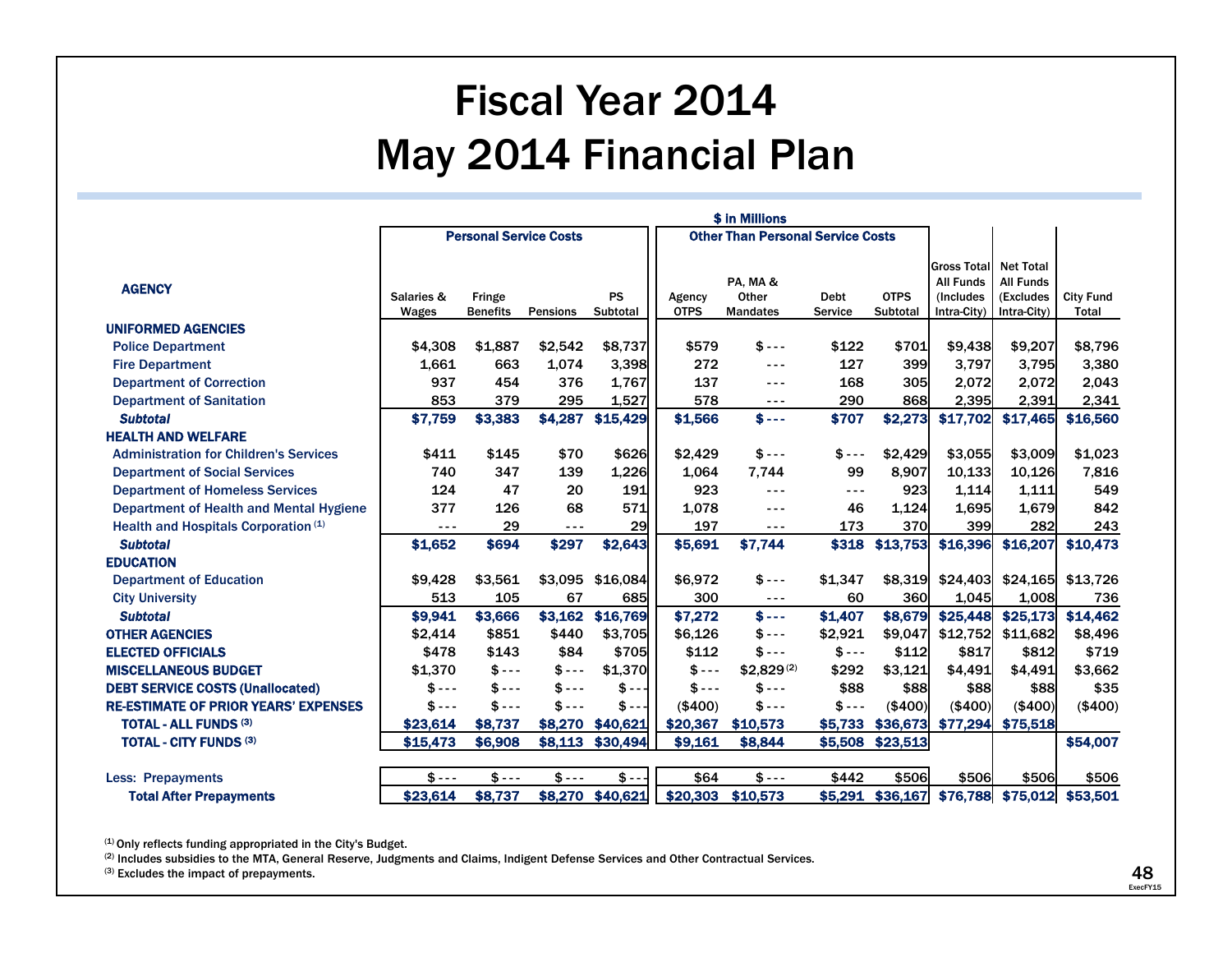### Fiscal Year 2015May 2014 Financial Plan

|                                               |            |                               |                 |                  |             | \$ in Millions                           |             |             |                                   |                                      |                  |
|-----------------------------------------------|------------|-------------------------------|-----------------|------------------|-------------|------------------------------------------|-------------|-------------|-----------------------------------|--------------------------------------|------------------|
|                                               |            | <b>Personal Service Costs</b> |                 |                  |             | <b>Other Than Personal Service Costs</b> |             |             |                                   |                                      |                  |
|                                               |            |                               |                 |                  |             |                                          |             |             |                                   |                                      |                  |
|                                               |            |                               |                 |                  |             | PA, MA&                                  |             |             | lGross Totall<br><b>All Funds</b> | <b>Net Total</b><br><b>All Funds</b> |                  |
| <b>AGENCY</b>                                 | Salaries & | Fringe                        |                 | <b>PS</b>        | Agency      | Other                                    | <b>Debt</b> | <b>OTPS</b> | (Includes                         | (Excludes                            | <b>City Fund</b> |
|                                               | Wages      | <b>Benefits</b>               | <b>Pensions</b> | <b>Subtotal</b>  | <b>OTPS</b> | <b>Mandates</b>                          | Service     | Subtotal    | Intra-City)                       | Intra-City)                          | <b>Total</b>     |
| <b>UNIFORMED AGENCIES</b>                     |            |                               |                 |                  |             |                                          |             |             |                                   |                                      |                  |
| <b>Police Department</b>                      | \$4,296    | \$1,962                       | \$2,467         | \$8,725          | \$341       | $$ --$                                   | \$143       | \$484       | \$9,209                           | \$8,979                              | \$8,890          |
| <b>Fire Department</b>                        | 1.586      | 664                           | 1,071           | 3,321            | 170         | $\frac{1}{2}$                            | 145         | 315         | 3.636                             | 3.634                                | 3,373            |
| <b>Department of Correction</b>               | 915        | 478                           | 371             | 1,764            | 129         | $- - -$                                  | 182         | 311         | 2,075                             | 2,075                                | 2,047            |
| <b>Department of Sanitation</b>               | 827        | 395                           | 292             | 1,514            | 625         | $- - -$                                  | 397         | 1.022       | 2,536                             | 2,533                                | 2,486            |
| <b>Subtotal</b>                               | \$7,624    | \$3,499                       |                 | \$4,201 \$15,324 | \$1,265     | $$---$                                   | \$867       | \$2,132     | \$17,456                          | \$17,221                             | \$16,796         |
| <b>HEALTH AND WELFARE</b>                     |            |                               |                 |                  |             |                                          |             |             |                                   |                                      |                  |
| <b>Administration for Children's Services</b> | \$411      | \$155                         | \$69            | \$635            | \$2,479     | $$ --$                                   | $$ --$      | \$2,479     | \$3,114                           | \$3,024                              | \$1,063          |
| <b>Department of Social Services</b>          | 749        | 357                           | 142             | 1,248            | 1,105       | 7,874                                    | 119         | 9.098       | 10,346                            | 10,335                               | 8,046            |
| <b>Department of Homeless Services</b>        | 121        | 50                            | 21              | 192              | 831         | $- - -$                                  | $- - -$     | 831         | 1,023                             | 1,022                                | 533              |
| Department of Health and Mental Hygiene       | 369        | 128                           | 66              | 563              | 1,019       | $- - -$                                  | 57          | 1,076       | 1,639                             | 1,636                                | 865              |
| Health and Hospitals Corporation (1)          | $- - -$    | 32                            | $- - -$         | 32               | 179         | $- - -$                                  | 178         | 357         | 389                               | 291                                  | 251              |
| <b>Subtotal</b>                               | \$1,650    | \$722                         | \$298           | \$2,670          | \$5,613     | \$7,874                                  | \$354       | \$13,841    | \$16,511                          | \$16,308                             | \$10,758         |
| <b>EDUCATION</b>                              |            |                               |                 |                  |             |                                          |             |             |                                   |                                      |                  |
| <b>Department of Education</b>                | \$9,615    | \$3,652                       |                 | \$3,252 \$16,519 | \$7,592     | $$ --$                                   | \$1,583     | \$9,175     | \$25,694                          | \$25,474                             | \$14,324         |
| <b>City University</b>                        | 530        | 161                           | 69              | 760              | 238         | $- - -$                                  | 62          | 300         | 1,060                             | 1,044                                | 770              |
| <b>Subtotal</b>                               | \$10,145   | \$3,813                       |                 | \$3,321 \$17,279 | \$7,830     | $S - - -$                                | \$1,645     | \$9,475     | \$26,754                          | \$26,518                             | \$15,094         |
| <b>OTHER AGENCIES</b>                         | \$2.397    | \$878                         | \$450           | \$3.725          | \$4.716     | $$ --$                                   | \$3.309     | \$8,025     | \$11,750                          | \$10,633                             | \$8,894          |
| <b>ELECTED OFFICIALS</b>                      | \$475      | \$146                         | \$84            | \$705            | \$104       | $$ --$                                   | $$ --$      | \$104       | \$809                             | \$805                                | \$743            |
| <b>MISCELLANEOUS BUDGET</b>                   | \$835      | $s - -$                       | $$ --$          | \$835            | $s - -$     | $$3,437^{(2)}$                           | \$373       | \$3,810     | \$4,645                           | \$4,645                              | \$3,782          |
| <b>DEBT SERVICE COSTS (Unallocated)</b>       | $$ --$     | $$ --$                        | $$ --$          | $$ - -$          | $$ --$      | $$ --$                                   | \$117       | \$117       | \$117                             | \$117                                | \$55             |
| <b>RE-ESTIMATE OF PRIOR YEARS' EXPENSES</b>   | $$ --$     | $s - -$                       | $s - -$         | $$ - -$          | $s - -$     | $$ --$                                   | $$ --$      | $$ - -$     | $$ -$                             | $$ - -$                              | $$ --$           |
| <b>TOTAL - ALL FUNDS (3)</b>                  | \$23,126   | \$9,058                       | \$8,354         | \$40,538         | \$19,528    | \$11,311                                 | \$6,665     |             | \$37,504 \$78,042                 | \$76,247                             |                  |
| <b>TOTAL - CITY FUNDS (3)</b>                 | \$15,320   | \$7,349                       |                 | \$8,195 \$30,864 | \$9,309     | \$9,542                                  | \$6,407     | \$25,258    |                                   |                                      | \$56,122         |
|                                               |            |                               |                 |                  |             |                                          |             |             |                                   |                                      |                  |
| <b>Less: Prepayments</b>                      | $$ --$     | $$ --$                        | $s - -$         | $$--$            | $$ --$      | $$ --$                                   | \$2.332     | \$2,332     | \$2.332                           | \$2.332                              | \$2,332          |
| <b>Total After Prepayments</b>                | \$23,126   | \$9,058                       |                 | \$8,354 \$40,538 | \$19,528    | \$11,311                                 | \$4,333     | \$35,172    |                                   | \$75,710 \$73,915                    | \$53,790         |

 $(1)$  Only reflects funding appropriated in the City's Budget.

(2) Includes subsidies to the MTA, General Reserve, Judgments and Claims, Indigent Defense Services and Other Contractual Services.

(3) Excludes the impact of prepayments.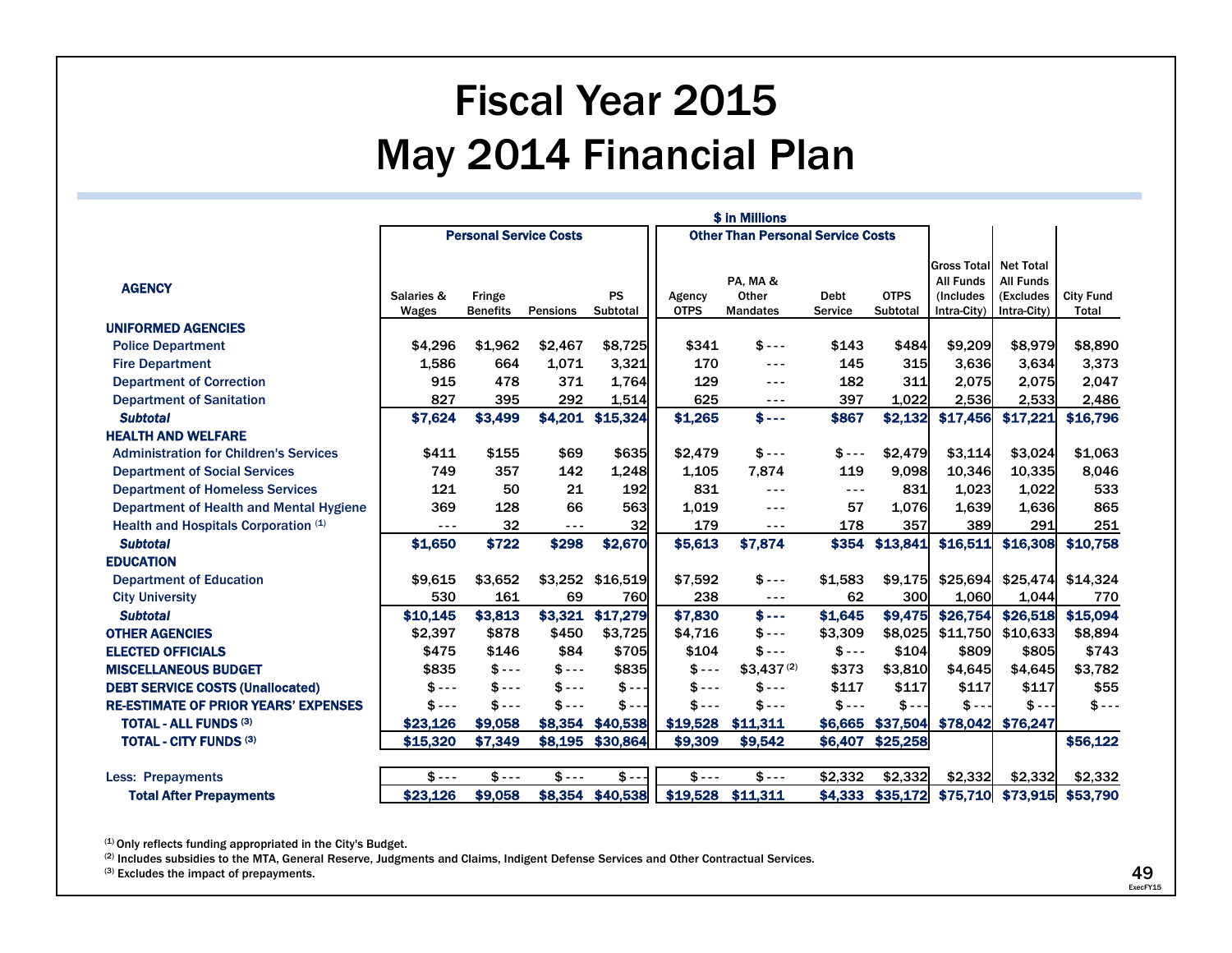### Changes Between FY 2014 and FY 2015 May 2014 Financial Plan

|                                               |               |                 |                               |              |             | \$ in Millions                           |               |             |                                                     |                                                   |                  |
|-----------------------------------------------|---------------|-----------------|-------------------------------|--------------|-------------|------------------------------------------|---------------|-------------|-----------------------------------------------------|---------------------------------------------------|------------------|
|                                               |               |                 | <b>Personal Service Costs</b> |              |             | <b>Other Than Personal Service Costs</b> |               |             |                                                     |                                                   |                  |
| <b>AGENCY</b>                                 | Salaries &    | Fringe          |                               | <b>PS</b>    | Agency      | PA. MA&<br>Other                         | Debt          | <b>OTPS</b> | <b>Gross Total</b><br><b>All Funds</b><br>(Includes | <b>Net Total</b><br><b>All Funds</b><br>(Excludes | <b>City Fund</b> |
|                                               | Wages         | <b>Benefits</b> | Pensions                      | Subtotal     | <b>OTPS</b> | <b>Mandates</b>                          | Service       | Subtotal    | Intra-City)                                         | Intra-City)                                       | Total            |
| <b>UNIFORMED AGENCIES</b>                     |               |                 |                               |              |             |                                          |               |             |                                                     |                                                   |                  |
| <b>Police Department</b>                      | (\$12)        | \$75            | ( \$75)                       | (\$12)       | ( \$238)    | $$ --$                                   | \$21          | (\$217)     | (\$229)                                             | (\$228)                                           | \$94             |
| <b>Fire Department</b>                        | (75)          | 1               | (3)                           | (77)         | (102)       | ---                                      | 18            | (84)        | (161)                                               | (161)                                             | (7)              |
| <b>Department of Correction</b>               | (22)          | 24              | (5)                           | (3)          | (8)         | $- - -$                                  | 14            | 6           |                                                     |                                                   | 4                |
| <b>Department of Sanitation</b>               | (26)          | 16              | (3)                           | (13)         | 47          | ---                                      | 107           | 154         | 141                                                 | 142                                               | 145              |
| <b>Subtotal</b>                               | (\$135)       | \$116           | (\$86)                        | (\$105)      | (\$301)     | $$---$                                   | \$160         | (\$141)     | (\$246)                                             | (\$244)                                           | \$236            |
| <b>HEALTH AND WELFARE</b>                     |               |                 |                               |              |             |                                          |               |             |                                                     |                                                   |                  |
| <b>Administration for Children's Services</b> | $$ --$        | \$10            | ( \$1)                        | \$9          | \$50        | $$ --$                                   | $$ --$        | \$50        | \$59                                                | \$15                                              | \$40             |
| <b>Department of Social Services</b>          | 9             | 10              | 3                             | 22           | 41          | 130                                      | 20            | 191         | 213                                                 | 209                                               | 230              |
| <b>Department of Homeless Services</b>        | (3)           | 3               | 1                             | $\mathbf{1}$ | (92)        | $- - -$                                  | $\frac{1}{2}$ | (92)        | (91)                                                | (89)                                              | (16)             |
| Department of Health and Mental Hygiene       | (8)           | 2               | (2)                           | (8)          | (59)        | ---                                      | 11            | (48)        | (56)                                                | (43)                                              | 23               |
| Health and Hospitals Corporation (1)          | $- - -$       | 3               | $- - -$                       |              | (18)        | $- - -$                                  | 5             | (13)        | (10)                                                | 9                                                 | 8                |
| <b>Subtotal</b>                               | (\$2)         | \$28            | \$1                           | \$27         | (\$78)      | \$130                                    | \$36          | \$88        | \$115                                               | \$101                                             | \$285            |
| <b>EDUCATION</b>                              |               |                 |                               |              |             |                                          |               |             |                                                     |                                                   |                  |
| <b>Department of Education</b>                | \$187         | \$91            | \$157                         | \$435        | \$620       | $$ --$                                   | \$236         | \$856       | \$1,291                                             | \$1,309                                           | \$598            |
| <b>City University</b>                        | 17            | 56              | 2                             | 75           | (62)        | $- - -$                                  | $\mathbf{2}$  | (60)        | 15                                                  | <b>36</b>                                         | 34               |
| <b>Subtotal</b>                               | \$204         | \$147           | \$159                         | \$510        | \$558       | $S - - -$                                | \$238         | \$796       | \$1,306                                             | \$1,345                                           | \$632            |
| <b>OTHER AGENCIES</b>                         | (\$17)        | \$27            | \$10                          | \$20         | (\$1,410)   | $$ --$                                   | \$388         | (\$1,022)   | (\$1,002)                                           | (\$1,049)                                         | \$398            |
| <b>ELECTED OFFICIALS</b>                      | ( \$3)        | \$3             | $$ --$                        | $$ -$        | $($ \$8)    | $$ --$                                   | $$ --$        | ( \$8)      | ( \$8)                                              | (57)                                              | \$24             |
| <b>MISCELLANEOUS BUDGET</b>                   | (\$535)       | $s - -$         | $$ --$                        | ( \$535)     | $$ --$      | $$608^{(2)}$                             | \$81          | \$689       | \$154                                               | \$154                                             | \$120            |
| <b>DEBT SERVICE COSTS (Unallocated)</b>       | \$<br>$- - -$ | $s - -$         | \$ - - -                      | \$           | $$ --$      | $$ --$                                   | \$29          | \$29        | \$29                                                | \$29                                              | \$20             |
| <b>RE-ESTIMATE OF PRIOR YEARS' EXPENSES</b>   | $$ --$        | $s - -$         | $$ --$                        | $$ - -$      | \$400       | $$ --$                                   | $s - -$       | \$400       | \$400                                               | \$400                                             | \$400            |
| <b>TOTAL - ALL FUNDS (3)</b>                  | (\$488)       | \$321           | \$84                          | (\$83)       | (\$839)     | \$738                                    | \$932         | \$831       | \$748                                               | \$729                                             |                  |
| <b>TOTAL - CITY FUNDS (3)</b>                 | (\$153)       | \$441           | \$82                          | \$370        | \$148       | \$698                                    | \$899         | \$1,745     |                                                     |                                                   | \$2,115          |
| <b>Less: Prepayments</b>                      | $$ --$        | $$ --$          | $$ --$                        | $$ -$        | (\$64)      | $$ --$                                   | \$1,890       | \$1,826     | \$1,826                                             | \$1,826                                           | \$1,826          |
| <b>Total After Prepayments</b>                | (\$488)       | \$321           | \$84                          | (\$83)       | (\$775)     | \$738                                    | (\$958)       | (\$995)     |                                                     | $($1,078)$ (\$1,097)                              | \$289            |

(1) Only reflects funding appropriated in the City's Budget.

(2) Includes subsidies to the MTA, General Reserve, Judgments and Claims, Indigent Defense Services and Other Contractual Services.

(3) Excludes the impact of prepayments.